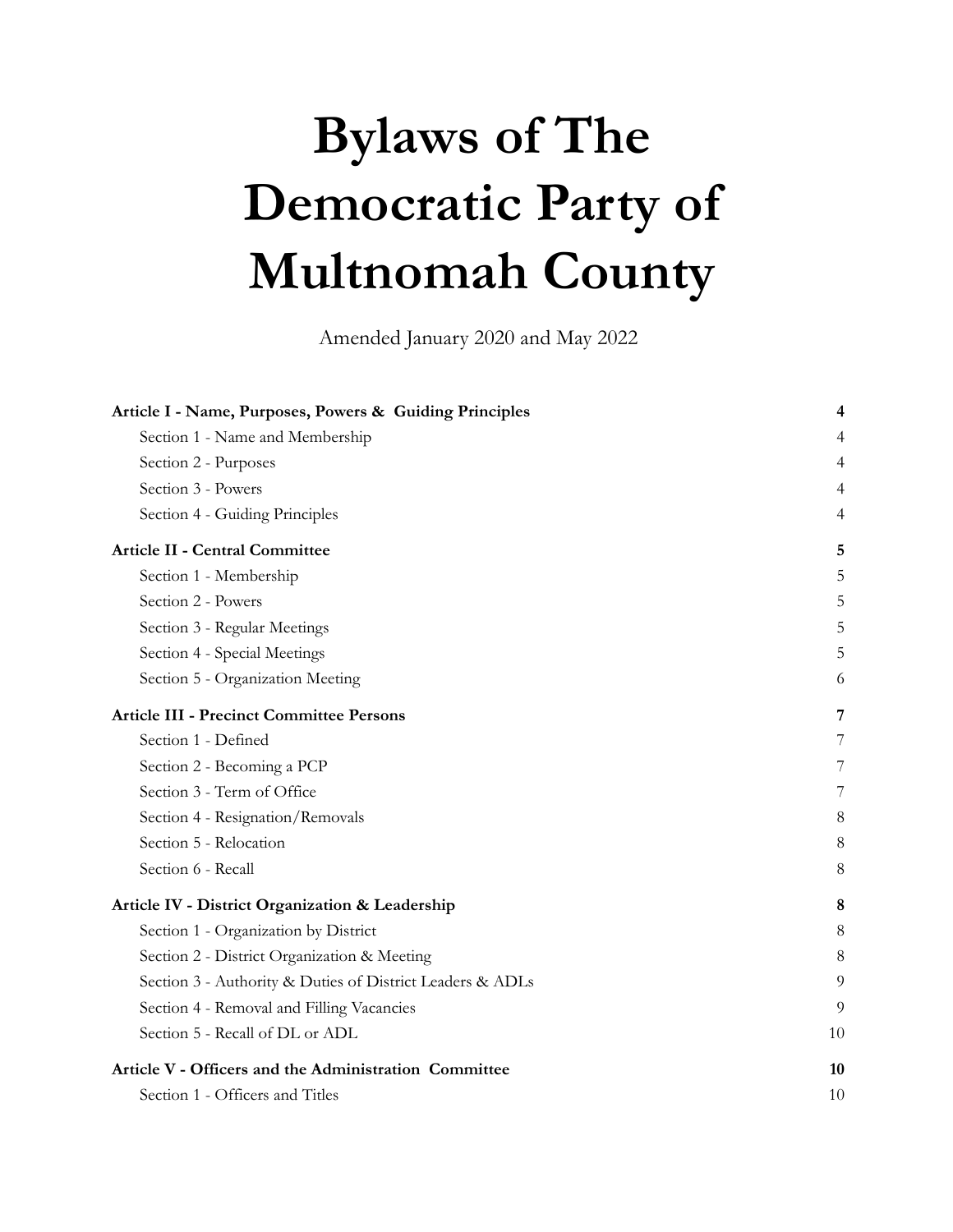| Section 2 - Eligibility                                                                            | 11 |
|----------------------------------------------------------------------------------------------------|----|
| Section 3 - Candidacy and Election of Officers                                                     | 11 |
| Section 4 - Terms of Office                                                                        | 11 |
| Section 5 - Authority and Duties of Officers                                                       | 11 |
| Section 6 - Recall                                                                                 | 13 |
| Section 7 - Vacancies                                                                              | 13 |
| Section 8 - Administration Committee                                                               | 13 |
| <b>Article VI - Executive Committee</b>                                                            | 14 |
| Section 1 - Membership                                                                             | 14 |
| Section 2 - Authority and Duties                                                                   | 14 |
| Section 3 - Meetings                                                                               | 15 |
| <b>Article VII - Committees</b>                                                                    | 15 |
| Section 1 - Standing Committees                                                                    | 15 |
| Section 2 - Membership of Standing Committees                                                      | 16 |
| Section 3 - Duties of All Committees                                                               | 16 |
| Section 4 - Duties of Specific Standing Committees                                                 | 16 |
| Section 5 - Special Committees                                                                     | 18 |
| Article VIII - Delegations to the State Central Committee and Congressional District Committees 19 |    |
| Section 1 - State Central Committee Delegation                                                     | 19 |
| Section 2 - Congressional District Committee Delegations                                           | 19 |
| Section 3 - Delegation Sizes                                                                       | 19 |
| Section 4 - Election of Delegation Chairs                                                          | 19 |
| Section 5 - Duties of Delegation Chair                                                             | 19 |
| Section 6 - Duties of Delegates                                                                    | 20 |
| Section 7 - Service by Alternates                                                                  | 20 |
| Section 8 - Removal of Delegation Members                                                          | 20 |
| Section 9 - Removal of Delegation Chair                                                            | 20 |
| <b>Article IX - Resolutions</b>                                                                    | 20 |
| Section 1 - Definition                                                                             | 20 |
| Section 2 - Bringing a Resolution to the Central Committee for a vote                              | 21 |
| Section 3 - Eligibility to Debate Resolutions                                                      | 21 |
| <b>Article X - Amendment of Bylaws</b>                                                             | 21 |
| <b>Article XI - General Provisions</b>                                                             | 21 |
| Section 1 - Notice                                                                                 | 21 |
| Section 2 - Quorum                                                                                 | 22 |
| Section 3 - Proxy Voting                                                                           | 22 |
| Section 4 - Recording at Meetings                                                                  | 22 |
| Section 5 - Data Resources                                                                         | 22 |
| Section 6 - Archives                                                                               | 23 |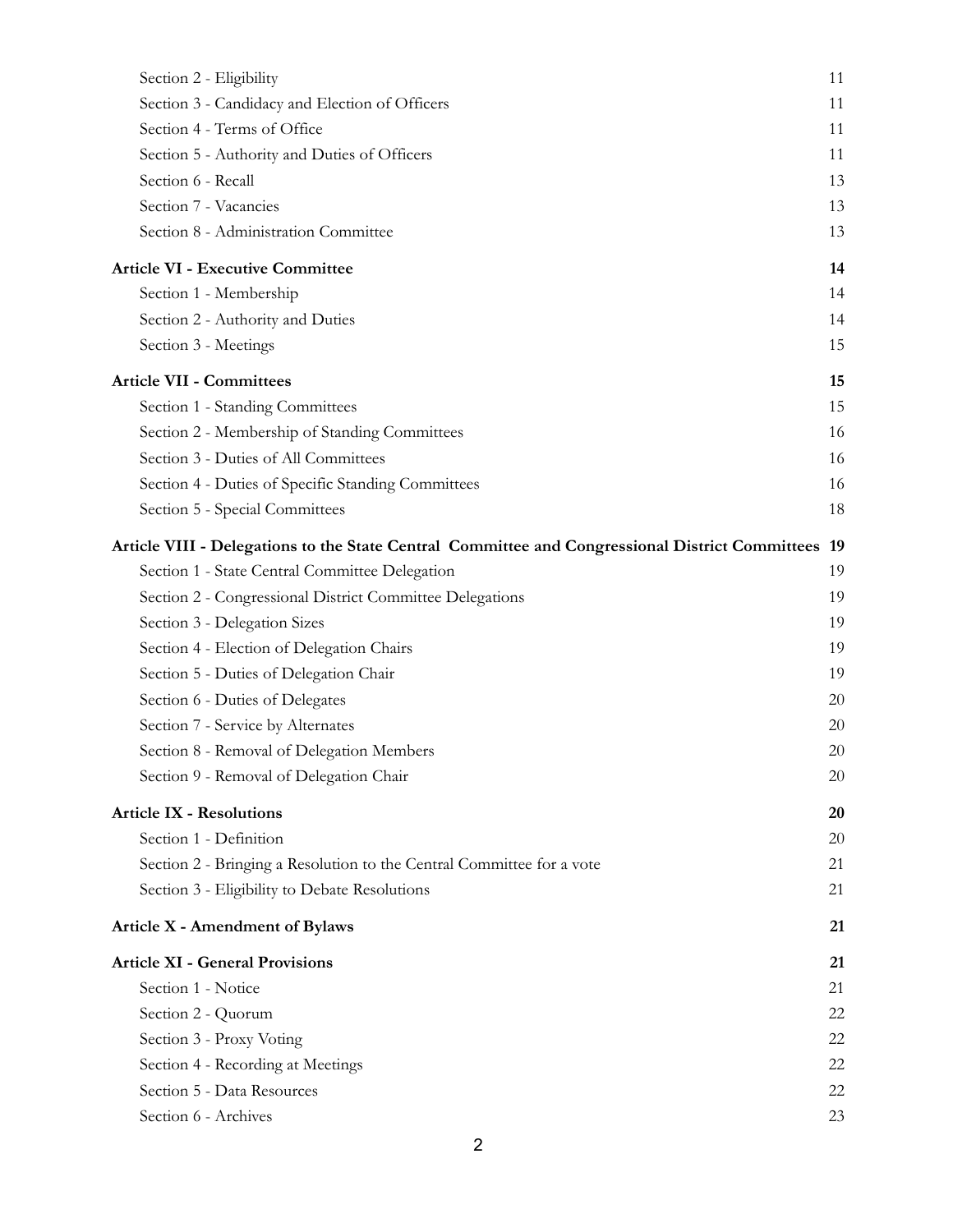| Section 7 - Voting procedures                                          | 23 |
|------------------------------------------------------------------------|----|
| Section 8 - Parliamentary Authority                                    | 23 |
| <b>Article XII - Candidate Support and Ballot Measure Endorsements</b> | 24 |
| Section 1 - Candidate Support                                          | 24 |
| Section 2 – Ballot Measure Endorsements                                | 24 |
| <b>Article XIII - Filling Vacancies in Elective Offices</b>            | 24 |
| <b>Article XIV - Conventions</b>                                       | 25 |
| Section 1 - County Platform Convention                                 | 25 |
| Section 2 - State Platform Convention                                  | 26 |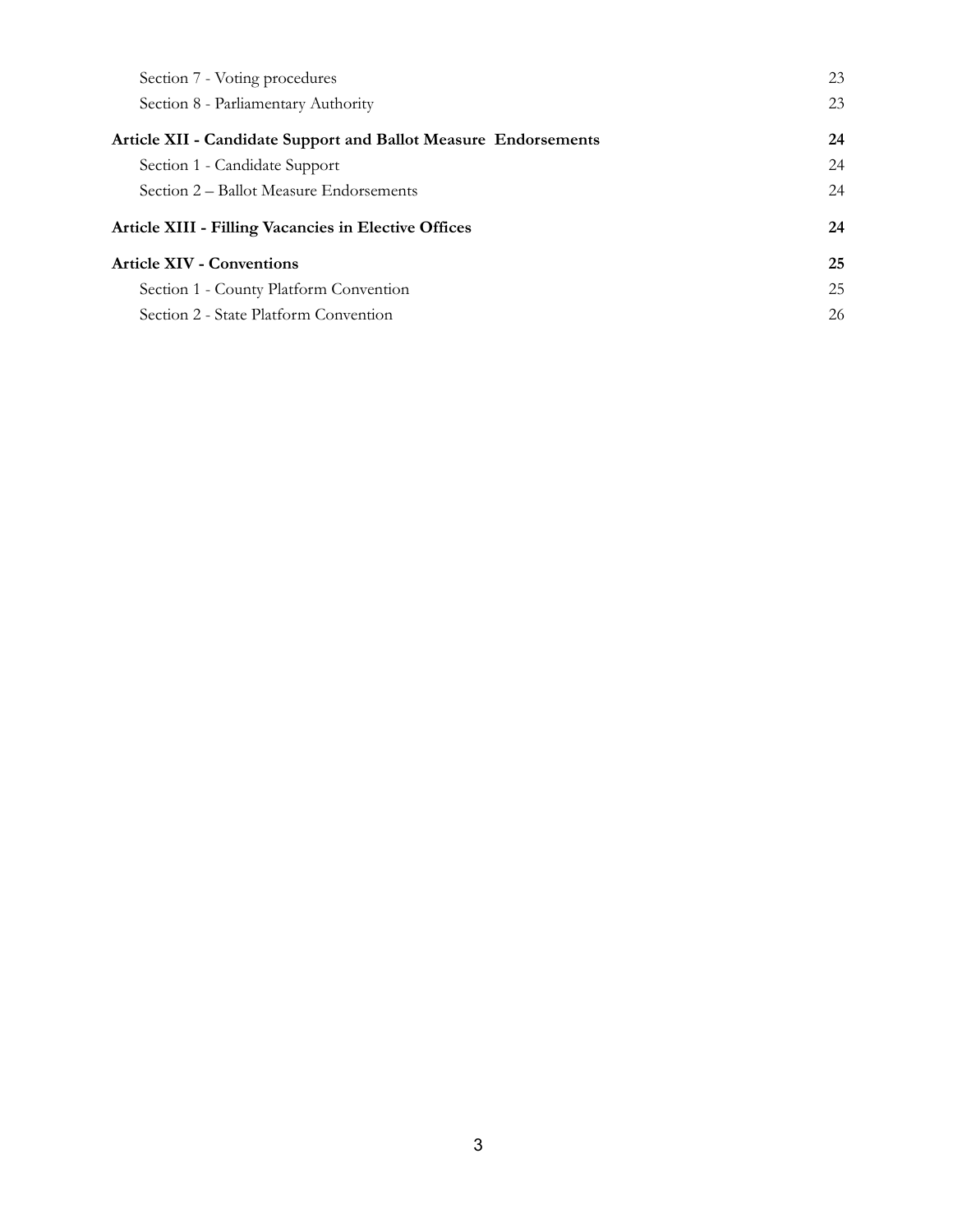## <span id="page-3-0"></span>**Article I - Name, Purposes, Powers & Guiding Principles**

### <span id="page-3-1"></span>**Section 1 - Name and Membership**

The name of this organization is the Democratic Party of Multnomah County (the "Party"). All voters legally registered as Democrats and residing in Multnomah County, Oregon are members of this organization and of the Democratic Party of Oregon (the "DPO")

## <span id="page-3-2"></span>**Section 2 - Purposes**

The purposes of the Party are to:

- A. Organize Democrats within Multnomah County
- B. Develop, adopt and support a party platform
- C. Elect Democratic candidates who support and vote for our Platform
- D. Represent Democrats at the Congressional District and State Central Committees
- E. Promote the positive exchange of ideas through education and debate

### <span id="page-3-3"></span>**Section 3 - Powers**

The Party will have and may exercise all powers needed to manage its affairs and transact its business consistent with the law and these bylaws. The Multnomah County Central Committee (the "Central Committee") is the governing body of the Party.

## <span id="page-3-4"></span>**Section 4 - Guiding Principles**

- A. The Party will strive to achieve widest and fairest representation of its members in its organization and activities, to include under-represented and minority members of the community in its leadership positions. All business shall be conducted so as to assure the fair and open participation of all interested Party members. (ORS 248.005)
- B. All Party affairs will be conducted without discrimination on the basis of race, color, national origin, creed, religion, ethnic identity, gender, sexual orientation, gender identity, age, economic status, disability, or marital status, or any other characteristic, in accordance with the law and with our Democratic Party values.
- C. The Party will create a safe and inclusive environment for all by expecting members to treat everyone with courtesy and respect in both speech and behavior.
- D. The Party will, in all activities, promote and practice honesty, accountability, transparency, and respect for candidates and all people.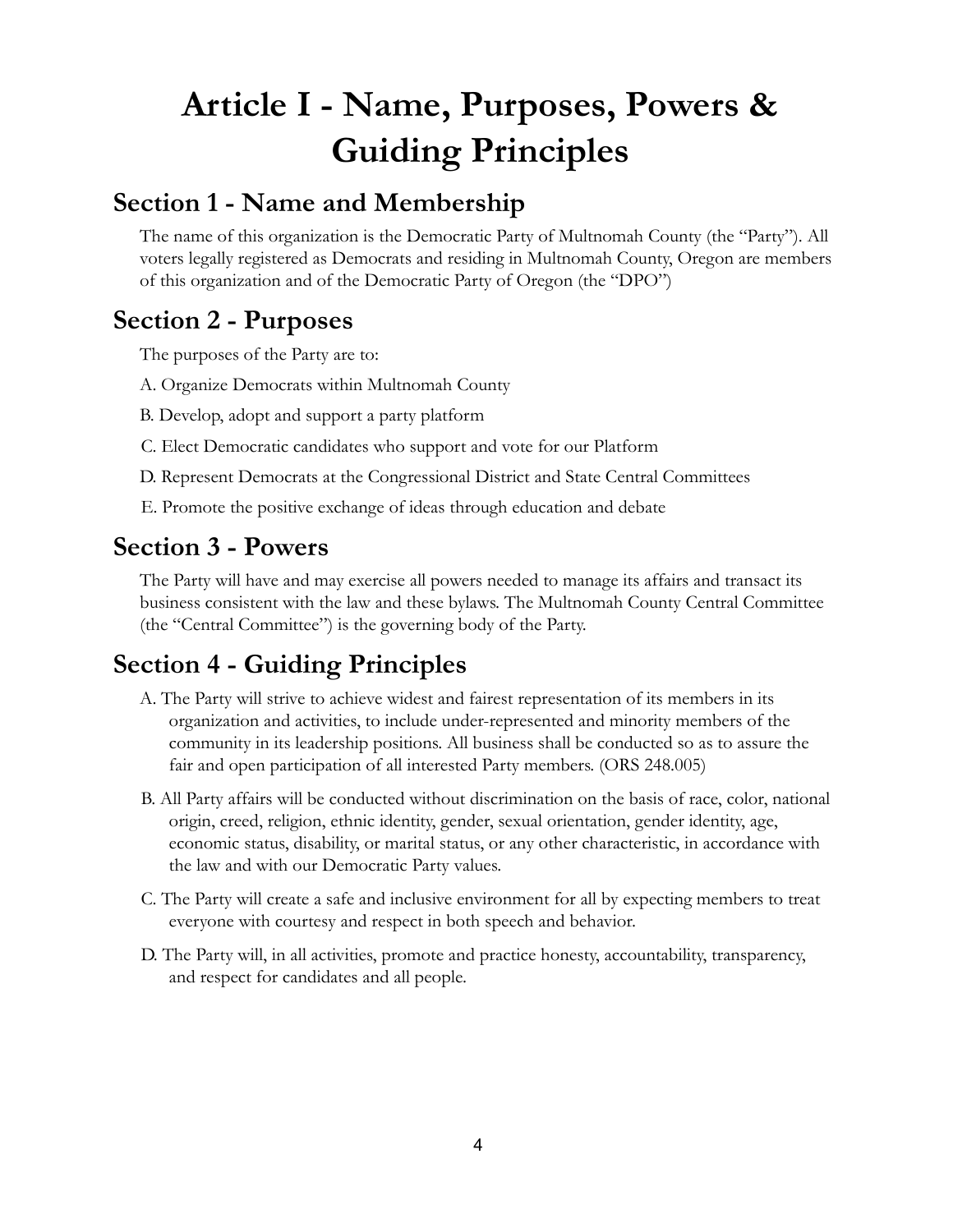## **Article II - Central Committee**

### <span id="page-4-1"></span><span id="page-4-0"></span>**Section 1 - Membership**

The Central Committee consists of:

- A. All Democratic Precinct Committee Persons (PCPs):
	- 1. elected in Multnomah County (ORS 248.015, 248.031)
	- 2. appointed to fill a vacancy (ORS 248.026, 248.043)
- <span id="page-4-2"></span>B. The officers of the party.

### **Section 2 - Powers**

The Central Committee may adopt rules or resolutions for any matter of Party government within the county which is not controlled by the laws of this state. (ORS 248.031) These powers include:

- A. Electing its officers and delegations to the State Central Committee and Congressional District committees;
- B. Filling vacant Precinct Committee Person positions;
- C. Approving the Party budget;
- D. Calling for and receiving reports from the Administration Committee, the Executive Committee, the standing committees, and any special committees;
- E. Acting upon proposed resolutions, bylaws amendments, and endorsements;
- F. Taking such action as it deems appropriate to further the purposes and goals of the Democratic Party.

### <span id="page-4-3"></span>**Section 3 - Regular Meetings**

- A. The Central Committee will hold regularly scheduled meetings on a day of the month, time, and location determined by the Central Committee and that is indicated on the Party website. In the event of unforeseen circumstances, the Party Chair with approval of Administration Committee will make adjustments to the meeting date, time or location. Meetings shall be held no less often than every 91 days.
- B. All meetings of the Central Committee and its committees shall be held within Multnomah County. Meetings of a legislative or congressional district which includes areas outside Multnomah County may be held in any part of any county into which that district extends.
- C. Notice of Central Committee Meetings must be mailed to all members at least 6 days prior to the meeting. (ORS 248.012)

### <span id="page-4-4"></span>**Section 4 - Special Meetings**

A. Special meetings may be called by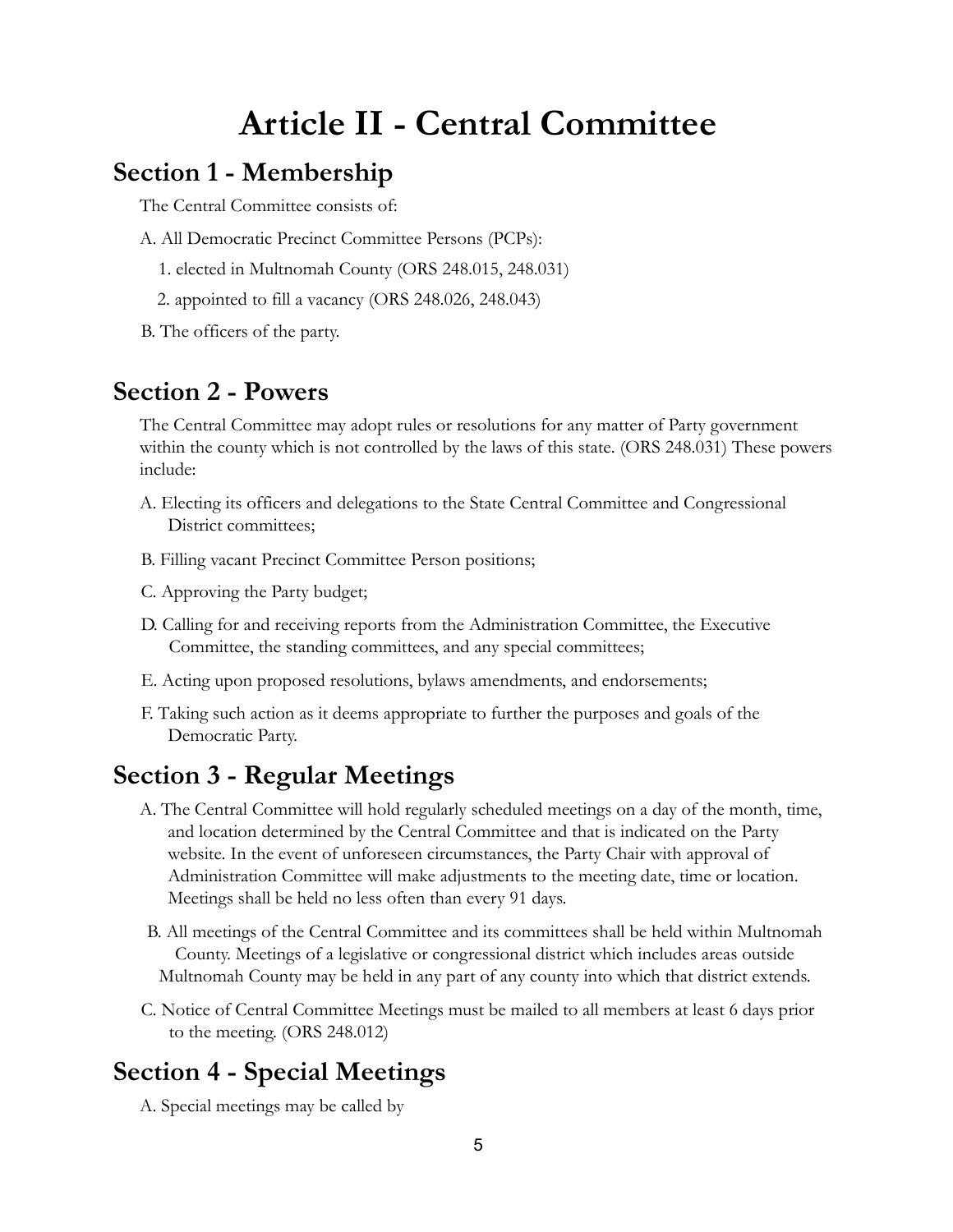- 1. the Party Chair;
- 2. either of the Vice Chairs with the consent of the Administration Committee; or

4

- 3. any 40 PCPs by petition to the Recording Secretary, stating the purpose of the special meeting.
- B. 10-day notice of a special meeting is required.
- C. The agenda of the special meeting will be limited to the purpose stated in the meeting announcement.
- D. Special meetings may not be scheduled within 10 days of an upcoming Central Committee Meeting.

### <span id="page-5-0"></span>**Section 5 - Organization Meeting**

- A. The Party Organization Meeting for the purpose of electing officers and delegations to the State Central Committee and Congressional District Committees will take place within 90 days after each General election. The meeting will occur within 25 months of the previous Organization Meeting. (ORS 248.033)
- B. Eligible PCPs present at the meeting will constitute a quorum.
	- 1. Both elected and appointed PCPs are eligible to vote to elect State Central Committee and Congressional District Committee delegations as well as to vote on bylaw amendments or other business matters that may arise.
	- 2. Only PCPs elected in the previous primary election are eligible to vote for the Central Committee Officers. (ORS 248.035(1)(b))
- C. Written notification of the time, date, and location of the meeting will be sent to:
	- 1. Multnomah County Elections Division, no later than the  $40<sup>th</sup>$  day before the meeting (ORS 248.033(2));
	- 2. DPO State Central Committee (ORS 248.033(2));
	- 3. All PCPs: 21 days prior to the meeting and then again no later than 10 days prior to the meeting (ORS 248.033(4)).
	- 4. Notice to PCPs can be by email unless there is no email address on record, in which case postal mail must be used.
	- 1. The members of the Credentials Committee who are not candidates for an officer position will organize and run the Organization Meeting.
- D. Advance nominations for officers of the Central Committee and SCC and CD delegates shall open 28 days prior to the Organization Meeting and close 14 days prior. There will be no nominations for Party officers from the floor unless no person has filed for an office. SCC and CD delegates may be nominated from the floor.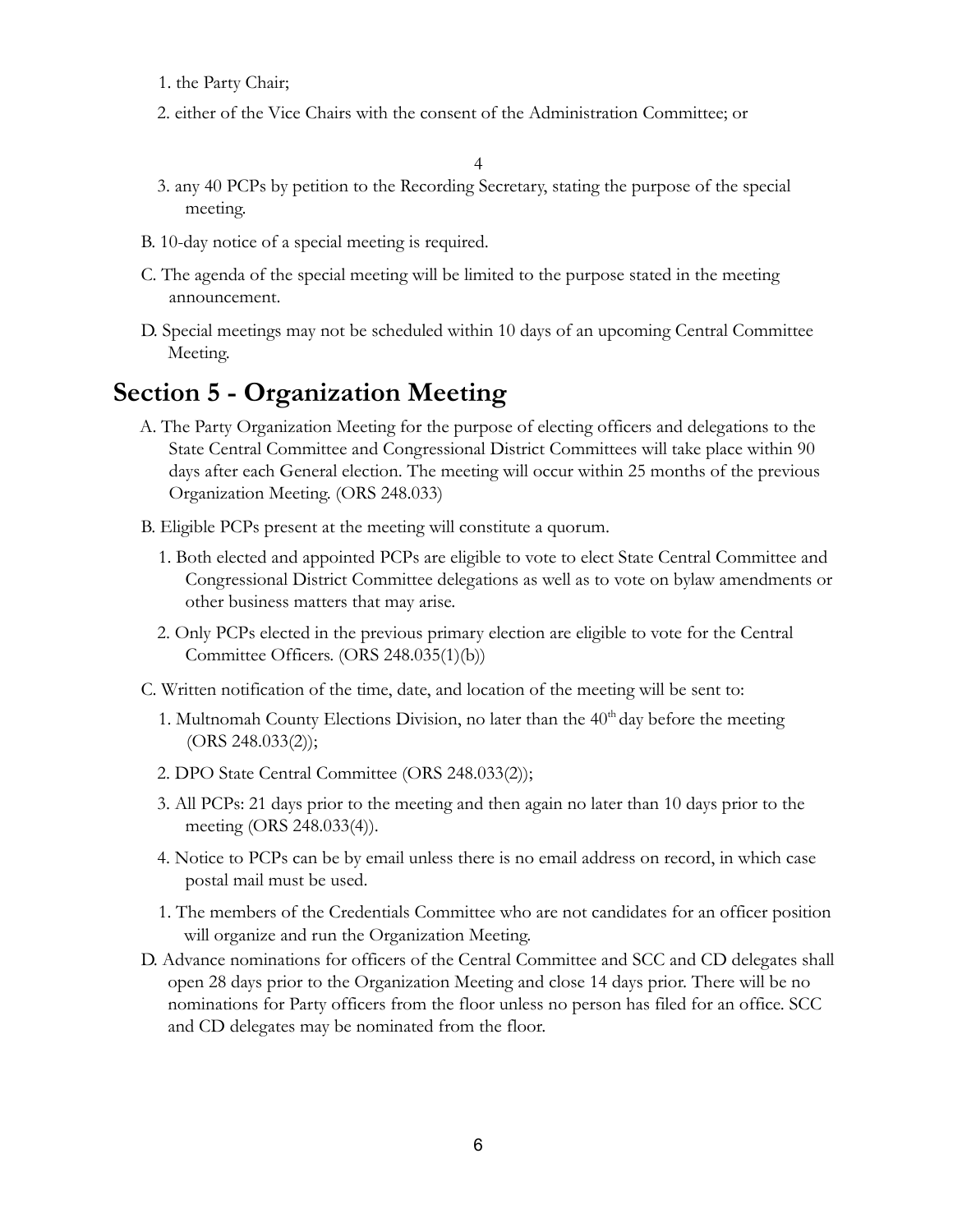## <span id="page-6-0"></span>**Article III - Precinct Committee Persons**

### <span id="page-6-1"></span>**Section 1 - Defined**

- A. A Precinct Committee Person (PCP) is a member of the Multnomah County Democratic Party Central Committee and has voting privileges and may hold leadership and membership positions within the Party organization.
- B. A Precinct Committee Person (PCP) is a representative of the Party in the precinct. (ORS 248.015).

### <span id="page-6-2"></span>**Section 2 - Becoming a PCP**

- A. By filing to be on the primary ballot
	- 1. Be a registered Democrat for 180 days before the filing deadline. (ORS 249.031(1)(d))
	- 2. Receive at least 3 votes in the precinct in which they are registered or in an adjoining precinct within the county. (ORS 248.015(5))
- B. As a write-in candidate on the primary ballot
	- 1. Be a registered Democrat for 180 days before the date of the primary election. (ORS 248.015(4))
	- 2. Receive at least 3 votes in the precinct in which they are registered or in an adjoining precinct within the County. (ORS 248.015(5))
	- 3. To be certified, PCPs elected by write-in must return the "Acceptance of Office" form to the Elections Division not later than the 27th day after the date of the primary election (ORS 248.023(2)).
- C. By appointment

To fill a vacant PCP position, the Central Committee may, by majority vote, select any Democrat who is registered in the precinct in which the vacancy exists, or registered in an adjoining precinct within the county. (ORS 248.026(1))

D. Age-exception

If a person will become 18 years of age on or before the date of the primary election but after the filing deadline, they may either file for election or as a write-in candidate. They must register as a Democrat no later than the date of the election. The 180-day registration requirement does not apply. (ORS 248.017)

### <span id="page-6-3"></span>**Section 3 - Term of Office**

The term of office of a PCP is from the 24th day after the date of the primary election until the 24th day after the date of the next following primary election. (ORS 248.015(6))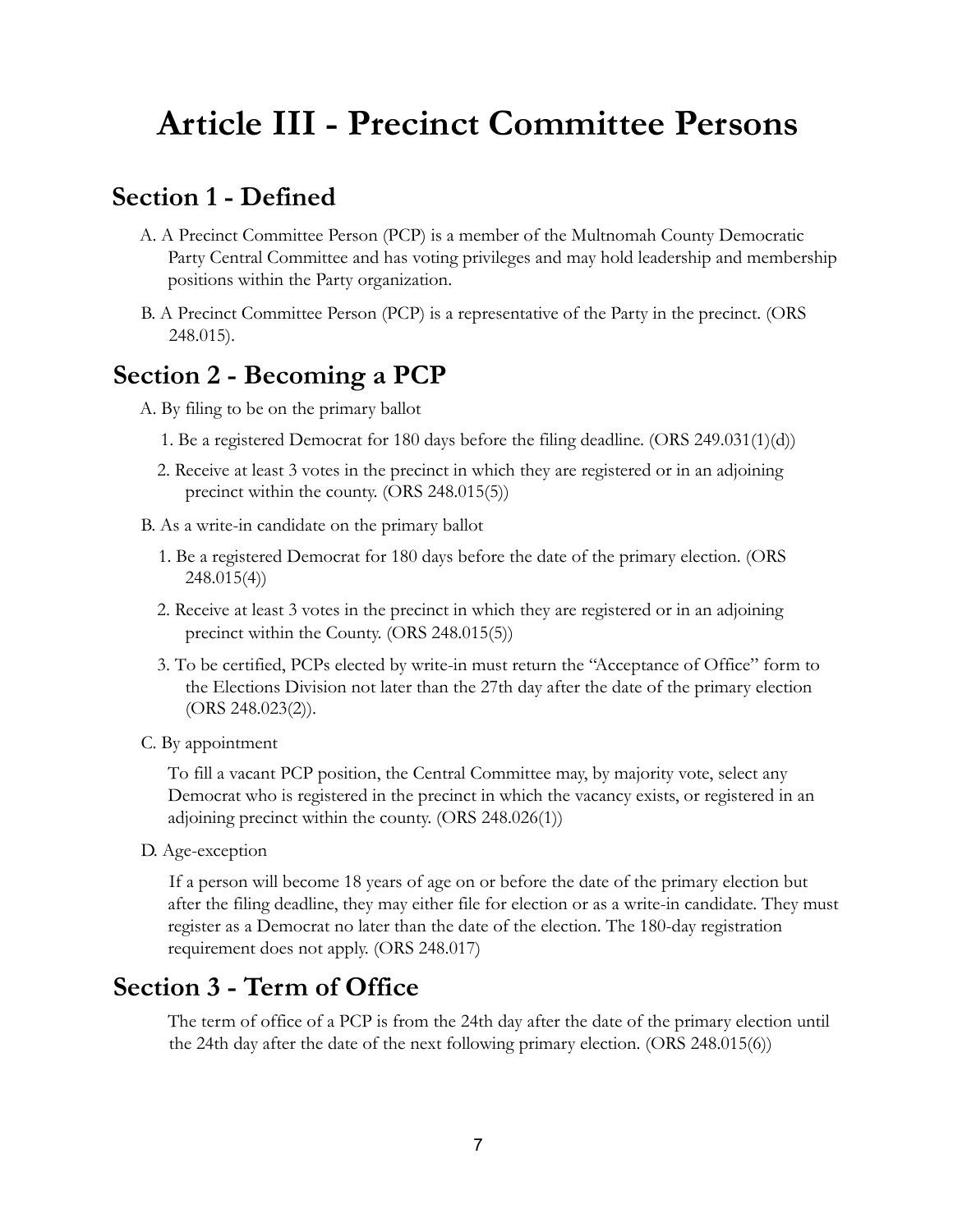### <span id="page-7-0"></span>**Section 4 - Resignation/Removals**

- A. A PCP resigns by written notice to the Multnomah County Elections Division (ORS 248.024(1)).
- B. A PCP is considered to have resigned if (ORS 248.024(2))
	- 1. They cease to be registered in the precinct in which they were elected or appointed, or a precinct adjoining that precinct within the same county;
	- 2. They change political party registration.

### <span id="page-7-1"></span>**Section 5 - Relocation**

- A. A PCP who moves from the precinct in which they were elected or assigned can continue to be a PCP in Multnomah County. A vacancy must exist in the new precinct or adjoining precinct.
- B. If the new residence is in the same House District but a different precinct, 2nd Vice Chair will reassign the PCP to a new precinct after the change in registration is reported to the Party by the Elections Division.
- C. If the new residence is in a different House District in Multnomah County, after re registering, and within 45 days of the move, the PCP will apply to 2nd Vice Chair for assignment to the new precinct.
- D. If the 45-day deadline is missed, the person is required to apply to become an appointed PCP.

### <span id="page-7-2"></span>**Section 6 - Recall**

- A. Recall of a PCP elected in a primary election will be conducted per ORS 248.029.
- <span id="page-7-3"></span>B. An appointed PCP can be recalled by vote of the Central Committee.

## **Article IV - District Organization & Leadership**

### <span id="page-7-4"></span>**Section 1 - Organization by District**

The Multnomah County Democrats will organize by Oregon legislative House Districts or grouping of districts. (In this Article the word "District" will be used to refer to both single and combined districts.)

### <span id="page-7-5"></span>**Section 2 - District Organization & Meeting**

A. Each District will hold an organization meeting within 60 days of certification of the results of the Primary Election.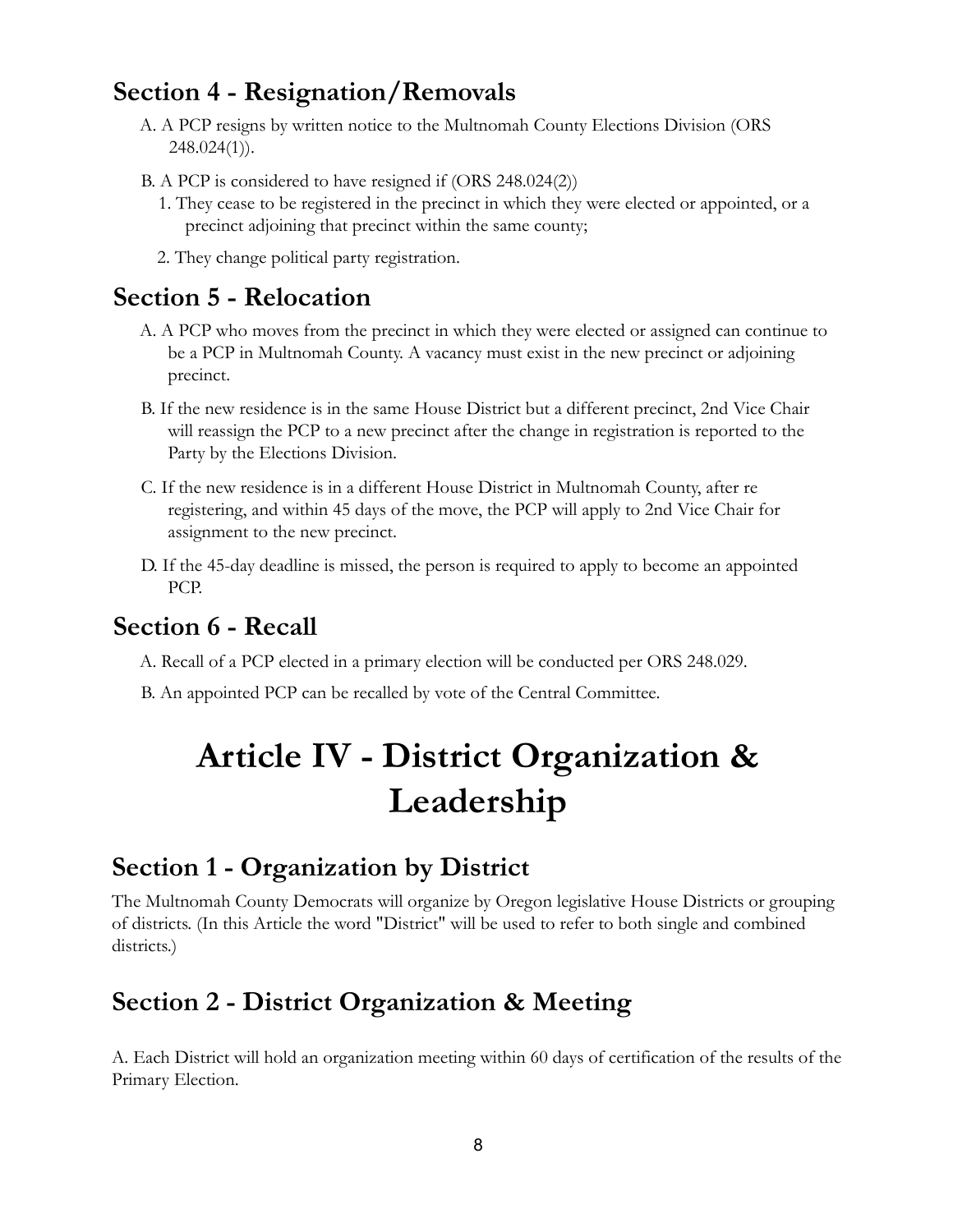B. At the meeting, the PCPs in attendance will elect a District Leader (DL) and at least one Assistant District Leader (ADL).

C. Outgoing District Leader will call the meeting and report the details to the Party Chair. However, if the DL is running for re-election or fails to call the meeting, Party Chair will call the meeting.

D. The Credentials Committee will credential each organization meeting. No district PCP may credential their district's meeting.

E. The meeting will take place at a public location within the District, or at the Party headquarters, or virtually.

F. Notice of the meeting and its purpose will be provided to all District PCPs by postal mail at least 14 days before the meeting.

## <span id="page-8-0"></span>**Section 3 - Authority & Duties of District Leaders & ADLs**

### **The District Leader will:**

A. Call and convene at least one District meeting in every 6-month period;

B. Propose the agenda for and preside over all meetings of the District;

C. Maintain communication with and encourage all PCPs in the District so as to help them successfully function as PCPs;

D. When the District is represented in the Legislature by a Democrat, the District Leader will engage with and organize District PCPs to assist their Legislator(s) to whatever extent is reasonably possible and acceptable to the Legislator(s) in

1. maintaining communication with PCPs and constituents;

- 2. carrying out legislative duties; and
- 3. helping to enact the party Platform, in conjunction with the Platform, Resolutions, and Legislation Committee.

E. Represent the District at meetings of the Executive Committee as prescribed in these Bylaws;

F. Recruit district PCPs to serve on the Standing Committees, except for the Credentials Committee, on which the First ADL will serve.

### **The role of ADLs will be:**

A. In the absence of the District Leader, the first ADL elected at the Organizing Meeting will preside at District meetings or vote at Executive Committee meetings.

B. Additional ADLs to assist the DL may be elected by the PCPs at the Organizing Meeting or at any properly called meeting of the District.

C. Additional ADLs will not preside or vote in the DL's absence.

D. In the event that the District Leader resigns or the position becomes vacant, the first ADL will serve as interim District Leader until a new District Leader is elected.

### <span id="page-8-1"></span>**Section 4 - Removal and Filling Vacancies**

A. Vacancy

1. The position is vacant if a District Leader or first ADL

a. Resigns;

b. Moves outside the District;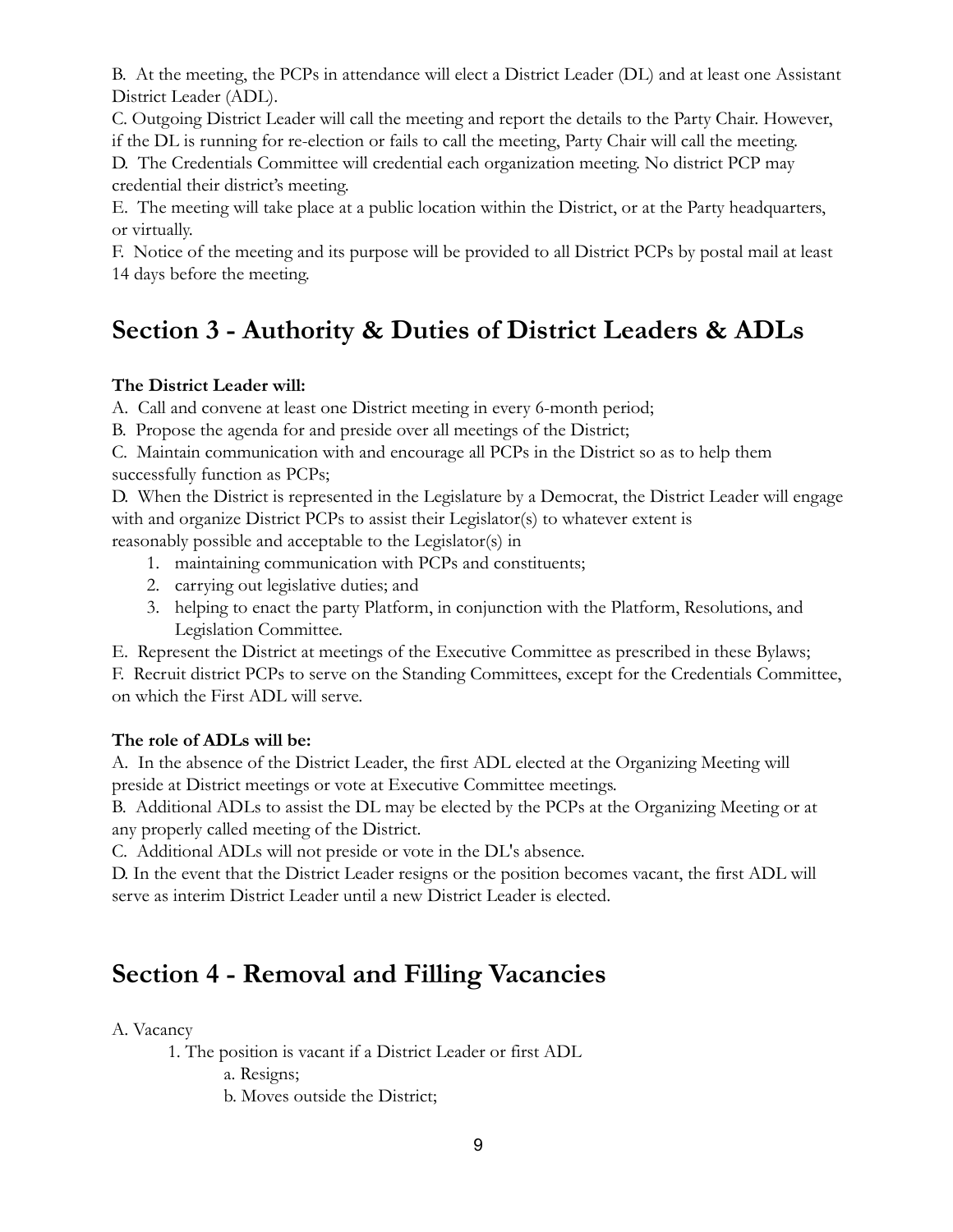c. Becomes unable to serve;

d. Becomes a resident of a different District due to redistricting.

2. If the District has no ADL, the Party Chair will appoint an Interim District Leader to serve until the DL vacancy has been filled.

### B. Filling a Vacancy

1. Once a DL vacancy has been confirmed by the Party Chair, a special meeting to elect a new District Leader will be called by first ADL, interim DL, or the Party Chair. The meeting will be scheduled to take place within 45 days of the position being declared vacant.

2. DL will call a meeting to elect a new first ADL after confirming the ADL vacancy.

3. The procedure to fill DL and first ADL positions will be the same as for the District Organization meeting.

## <span id="page-9-0"></span>**Section 5 - Recall of DL or ADL**

A. One-third of the PCPs in the District may ask for the recall of their DL or ADL by signing a petition alleging gross misconduct or neglect of duty. The petition will be submitted to the Party Chair and will state the specific grounds for the recall.

B. The Party Chair will call the recall meeting and will name a chair for this meeting from among the members of the Executive Committee who are not residents of that District.

<span id="page-9-1"></span>C. Notice of the meeting and its purpose will be provided by postal mail to all District PCPs by the Party Chair at least 14 days before the meeting.

## **Article V - Officers and the Administration Committee**

### <span id="page-9-2"></span>**Section 1 - Officers and Titles**

A. The officers of the Central Committee are

1. Chair

- 2. 1st Vice Chair
- 3. 2nd Vice Chair
- 4. Treasurer
- 5. Recording Secretary
- 6. Communications Officer
- 7. Technology Officer.

#### B. Officers will be elected at the Organization Meeting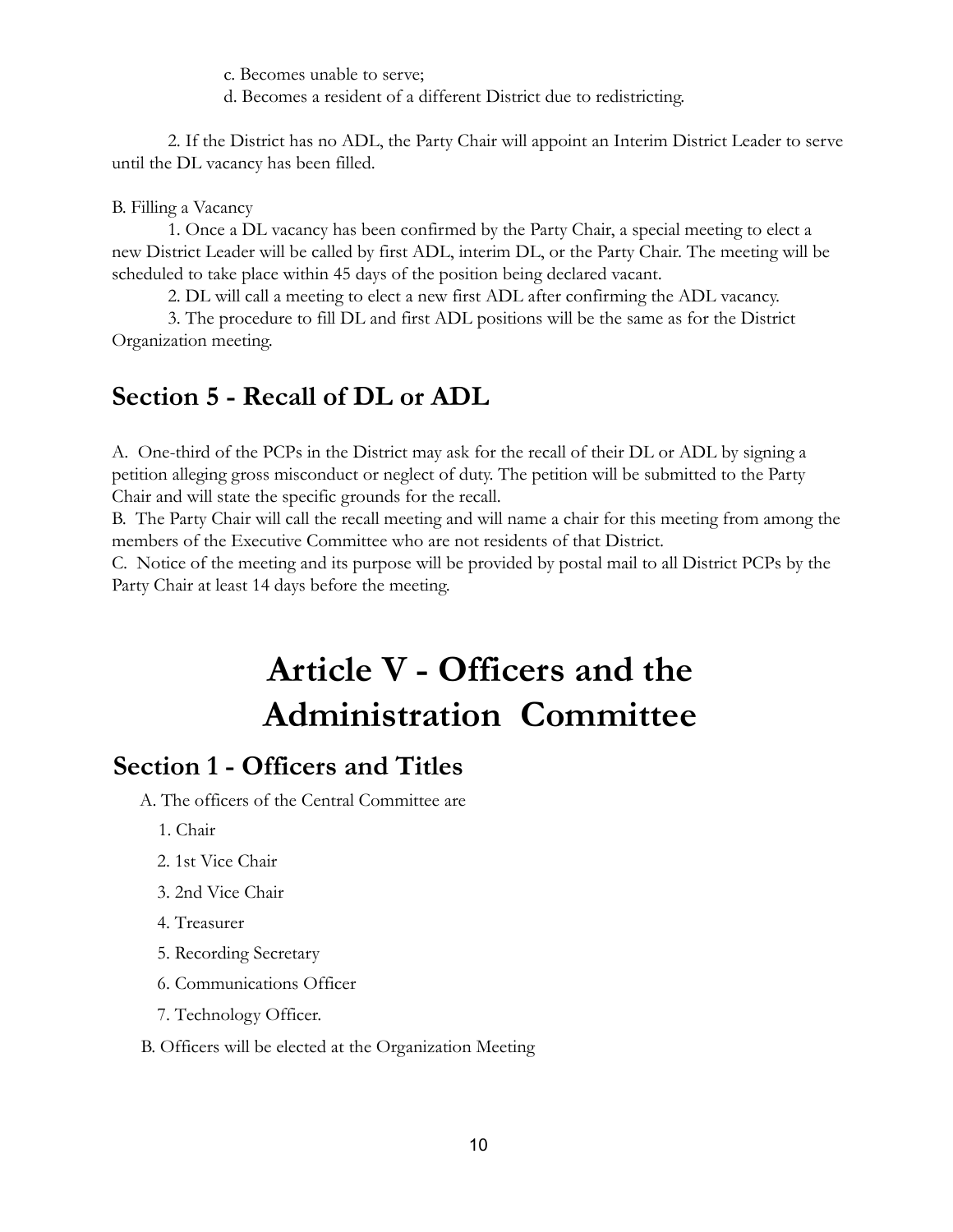### <span id="page-10-0"></span>**Section 2 - Eligibility**

Any citizen of Multnomah County registered to vote as a Democrat is eligible to hold any officer position of the Central Committee. (ORS 248.035(1)(b))

### <span id="page-10-1"></span>**Section 3 - Candidacy and Election of Officers**

- A. Declaration of candidacy must be made, via form provided on the Party website or in writing, to the 2nd Vice Chair at least fifteen days before the Organization Meeting.
- B. All declarations of candidacy will be communicated to all members of the Central Committee via email and posted on the website 14 days before the Organization Meeting.
- C. Notice will be given at least 21 days and again 10 days (ORS 248.033) prior to the organization meeting via:
	- 1. email to all PCPs with an email on file;
	- 2. by postal mail to PCPs with no email on file.
- D. Election will be by majority vote.

### <span id="page-10-2"></span>**Section 4 - Terms of Office**

- A. Officers serve for a term of 2 years, beginning as soon as they are elected and ending with the election of their successors.
- B. At the Organization Meeting, retiring officers will make available to the Central Committee all funds, records and property of the Party for their successor. (ORS 248.035(1)(a))
- **C.** The elected Chair, within 48 hours of election, will send a list of the newly elected officers to the County Elections Division and to the State Central Committ

### <span id="page-10-3"></span>**Section 5 - Authority and Duties of Officers**

#### **A. The Chair will:**

- 1. Preside at all meetings of the Central Committee, the Executive Committee, and the Administration Committee;
- 2. Prepare and propose the program and agenda for each regular Central Committee meeting, Executive Committee meeting, and Administration Committee meeting;
- 3. Be the principal spokesperson of the Party;
- 4. With the approval of the Executive Committee, appoint and remove all Standing Committee chairs, except Credentials, and a Parliamentarian;
- 5. Engage legal counsel as needed, with the consent of the Executive Committee;
- 6. In conjunction with Committee Chairs, appoint the members-at-large of all Standing Committees, except Credentials;
- 7. Serve as a member of the county delegation to the State Central Committee;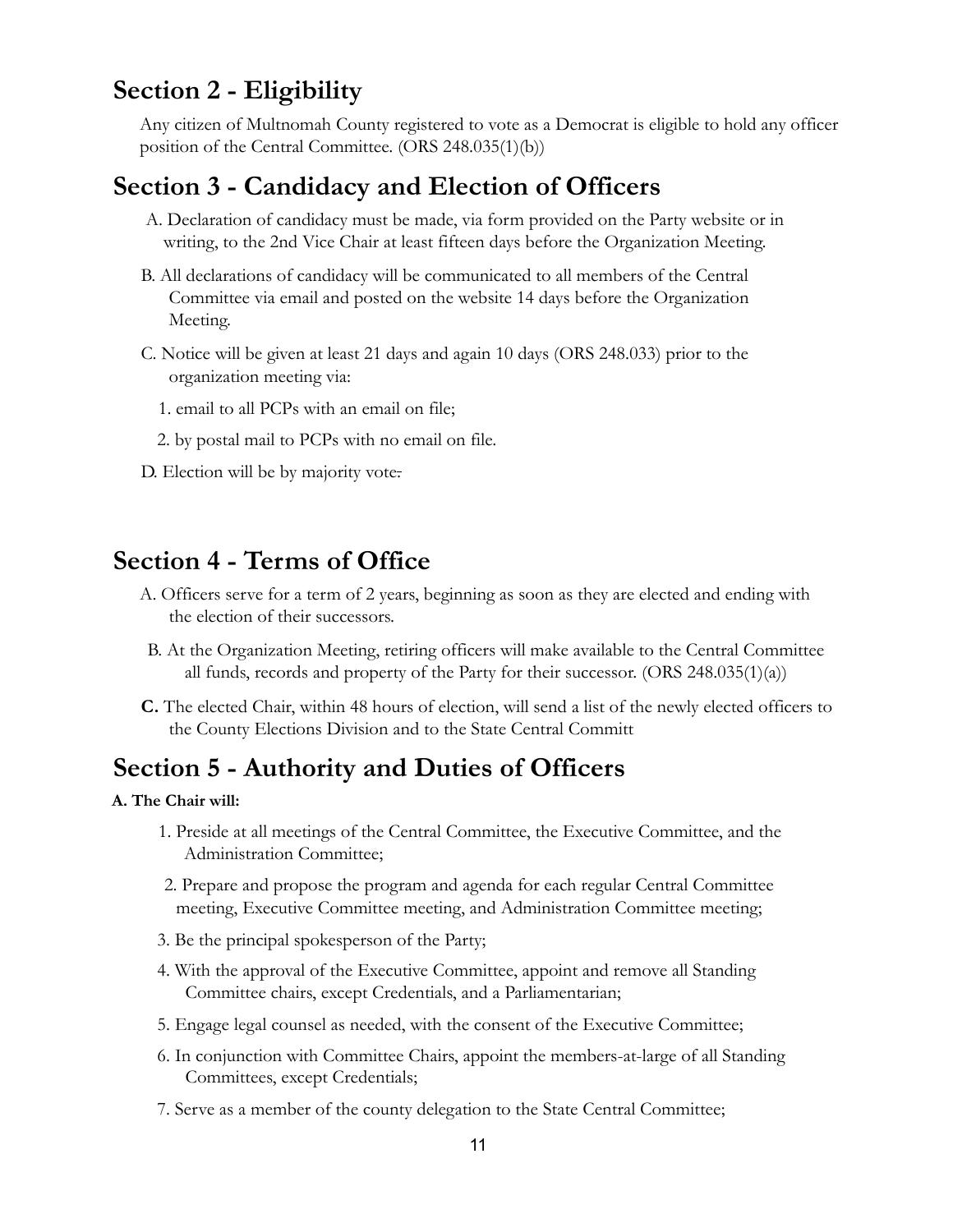- 8. With the assistance and advice of the Administration Committee, supervise all business of the Central Committee, and any employees of the Central Committee.
- 9. Authorize expenditures on behalf of the Central Committee consistent with its budget or with resolutions of the Central Committee, provided, however, the Chair shall not obligate the Central Committee for an expenditure in excess of \$250.00 without the approval of the Administration Committee, or more than \$1,000.00 without the approval of the Executive Committee;
	- 10. Serve as an ex-officio member of all Standing Committees, except

#### Credentials.

#### **B. The 1st Vice Chair will:**

- 1. In the absence or incapacity of the Chair, perform the duties of the Chair;
- 2. Be responsible for implementation of regular PCP training programs;
- 3. Assist the Chair with duties as requested by the Chair;
- 4. Serve as an automatic delegate to the State Central Committee.

#### **C. The 2nd Vice Chair will:**

- 1. Maintain and update Precinct Committee Person files, receive and process PCP applications, verify Party registration of applicants seeking appointment as PCPs.
- 2. Conduct the PCP approval process at Central Committee meetings.
- 3. Chair the Credentials Committee
- 4. Call a meeting of the Credentials Committee to run the Party Organization Meeting which takes place at the beginning of odd-numbered years.

#### **D. The Treasurer will:**

- 1. Be custodian of all Party funds;
- 2. Maintain appropriate financial records;
- 3. Submit a report to each Central Committee meeting which includes a summary of income, expenses and ending balance;
- 4. File or cause to be filed all reports required by any government agency;
- 5. Manage contracted bookkeeping and campaign finance reporting services;
- 6. Prepare and submit to the Executive Committee an annual report for each calendar year in time for the report to be published by March 31st of the following year;
- 7. Serve as an ex-officio member of the Budget & Finance Committee.

#### **E. The Recording Secretary will:**

- 1. Prepare and maintain a permanent record of all minutes of the Central, Executive, and Administrative Committees in accordance with standards set in Robert's Rules of Order.
- 2. Provide printed copies of the minutes of the previous Central or Executive Committee meeting for approval.
	- 3. Make approved minutes available to members of the Central Committee upon request;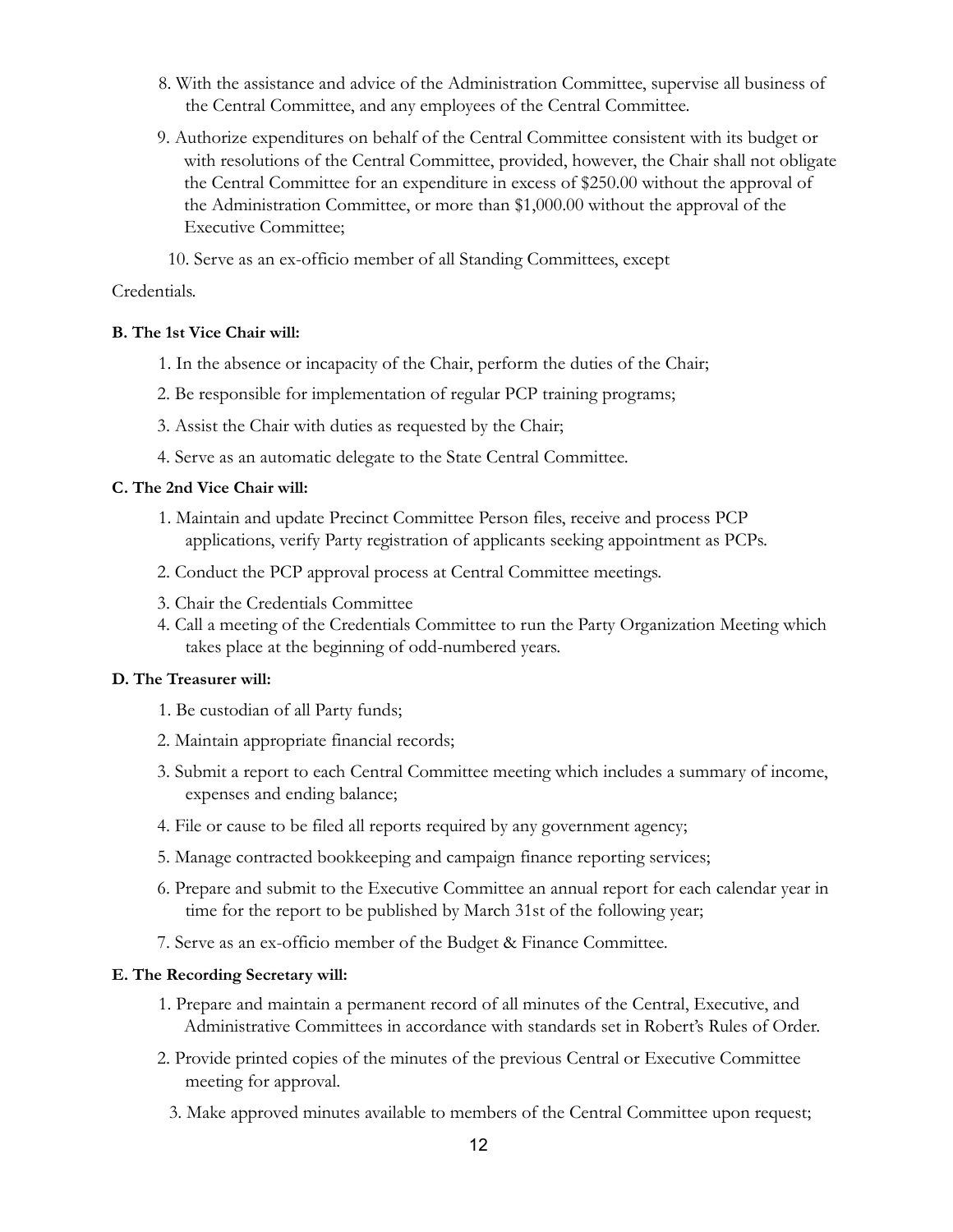4. Receive, archive, and distribute all petitions, resolutions, committee reports, and other official forms submitted under various articles of these Bylaws.

### **F. The Communications Officer will:**

- 1. Coordinate internal and external Party communications;
- 2. Develop and manage the communication plan, strategies, and content;
- 3. Work with the Technology Officer in disseminating information.

#### **G. The Technology Officer will:**

- 1. Manage the Party's electronic and online assets;
- 2. Work with the Communication Officer in disseminating information.

H. All officers will perform such other duties, consistent with their duties listed in this section, as directed by the Central Committee or the Executive Committee.

### <span id="page-12-0"></span>**Section 6 - Recall**

Officers may be recalled by a majority vote of the Central Committee after a recall petition is filed by 40 PCPs.

### <span id="page-12-1"></span>**Section 7 - Vacancies**

- A. If the Chair leaves office before the end of the term, the 1st Vice Chair will become the Chair for the remainder of the term, and the office of 1st Vice Chair will be declared vacant.
- B. If both the Chair and 1st Vice Chair leave office, then the next highest ranking officer in the order listed in Section 1 of this Article will become the acting Chair and both offices will be declared vacant.
- C. An election to fill a vacancy in any officer position, for the unexpired portion of the term, will be held at a regular meeting of the Central Committee no less than 30 days and no more than 60 days after the vacancy occurs.
- D. An officer may submit their resignation in advance and continue to fulfill the duties until the replacement election takes place.
- E. If an officer's duties must be fulfilled between vacancy and replacement, the Chair will, with the approval of the Executive Committee, name any qualified PCP to fill the vacant officer position until a replacement election is held.
- F. Both elected and appointed PCPs are eligible to vote to fill an officer vacancy. (ORS 245.035(3))

### <span id="page-12-2"></span>**Section 8 - Administration Committee**

- A. The Administration Committee will consist of the officers of the Central Committee.
- B. The Administration Committee will have the power to:
	- 1. Provide advice to the Party Chair on the management of party affairs;
	- 2. Conduct urgent Party business when there is not sufficient time to properly call a meeting of either the Central Committee or Executive Committee. The committee will provide a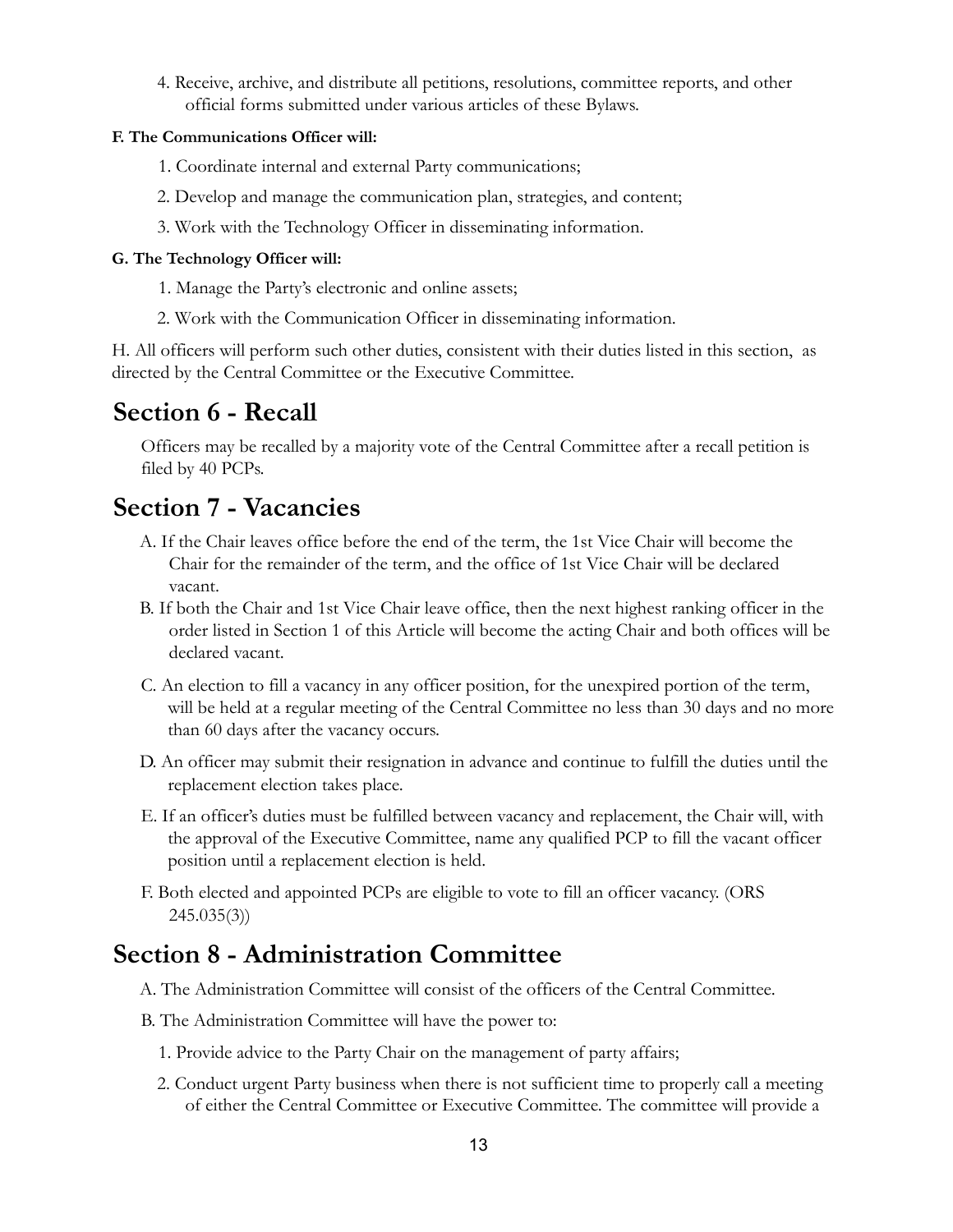full report to the Central Committee on the nature and results of that meeting.

- 3. Act on behalf of the Party in the case of a natural disaster or other emergency.
- C. The Administration Committee will meet upon the call of the Chair, or any two members, at such times and such places as it may decide, and may meet in person, by conference call, electronically, or by combination of all, as it shall find appropriate.
	- 1. No meeting will be held without notice to all officers.
	- 2. A quorum will be four members.
	- 3. A vote of at least four members is required to approve any action by the committee.
- D. Control of Online Assets
	- a. All accounts, services, and online identities that represent The Democratic Party of Multnomah County (including social media services) will have administrator rights assigned to at least three elected members of the Administration Committee if technically possible, being the Technology Officer, Party Chair, and the officer most closely aligned to the use of the account. If the technology only allows for one, that role shall be in the control of the Technology Officer.
	- b. The administration committee will approve and maintain procedures under the guidance of the technology officer to address individual asset requirements.
	- c. Said officers will have the ability to add and remove access by other non-officer users and to disable the account, service, or identity entirely.
	- d. Upon change of officer, the outgoing officer must immediately provide administrative rights to the incoming officer replacing them. The incoming officer must immediately change those credentials.

## **Article VI - Executive Committee**

### <span id="page-13-1"></span><span id="page-13-0"></span>**Section 1 - Membership**

A. The Executive Committee of the Central Committee consists of:

- 1. Elected Officers
- 2. Chairs of Standing Committees
- 3. All District Leaders
- 4. Immediate Past Party Chair
- 5. Labor Liaison
- B. In the absence of a District Leader, their First ADL can substitute for them.

### <span id="page-13-2"></span>**Section 2 - Authority and Duties**

At regularly scheduled meetings, under the direction of the Party Chair, members will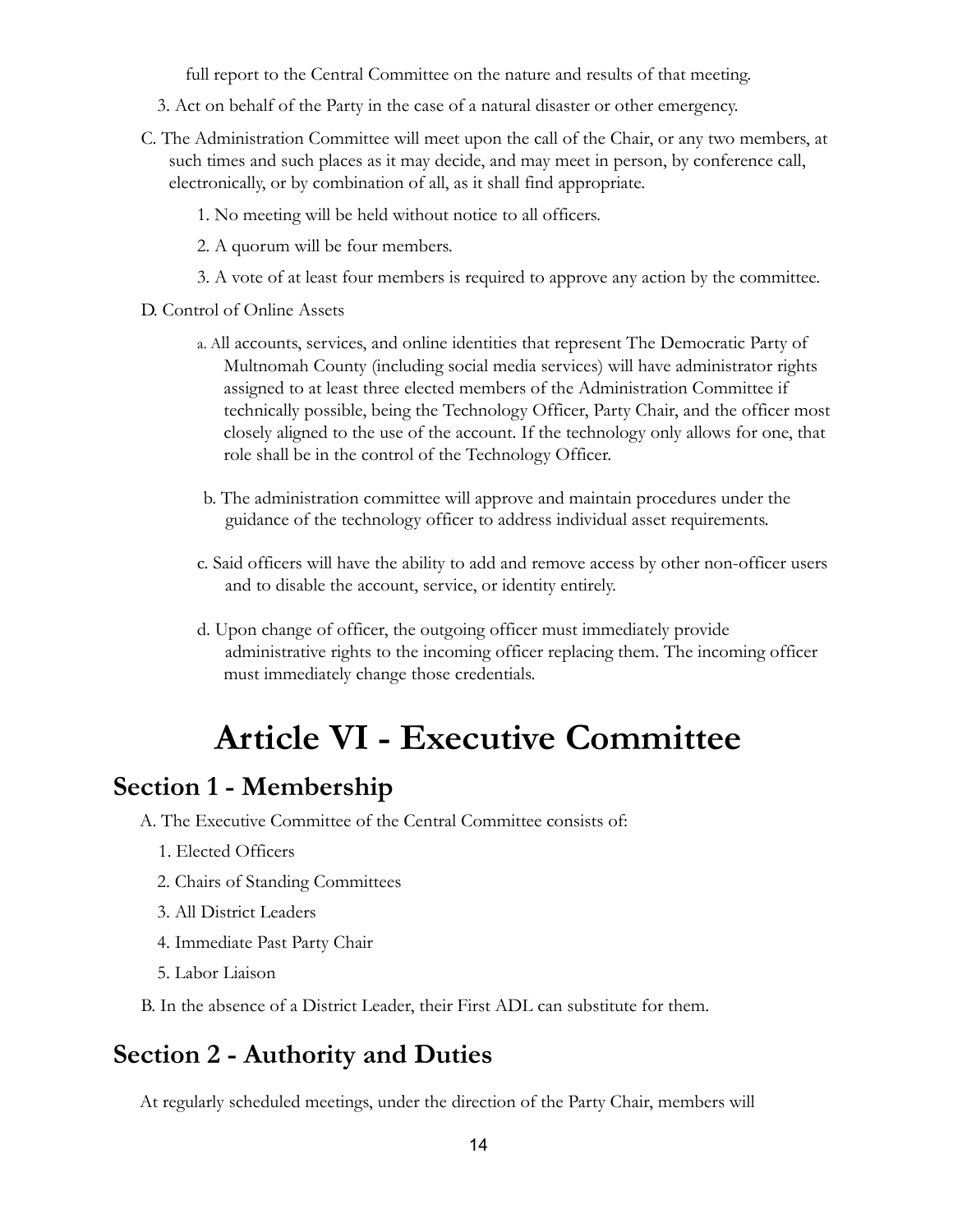- A. Report on and discuss business, actions and plans of officers, standing committees, county districts, and special committees.
- B. Report to the Central Committee, through the Chair, on matters that require the Central Committee's attention and action.
- C. Discuss and propose agenda items for Central Committee meetings.
- D. Oversee and ensure the implementation the Party's plans, programs and responsibilities.
- E. Approve appointments of Standing Committee Chairs and other appointments specified in these Bylaws.
- F. Make decisions about allocation of funds, as allowed under these Bylaws, and, as required, submit expenditures to the Central Committee for ratification.
- G. Regularly review party fundraising and expenditures.
- H. Review the annual budget prior to submission to the Central Committee for approval.
- I. Act for the Central Committee when urgent business is presented requiring an immediate decision. Any actions taken will be reported to the Central Committee for ratification.

### <span id="page-14-0"></span>**Section 3 - Meetings**

- A. The Executive Committee will meet at a location within Multnomah County at least 11 times per year.
- B. Meetings will be held on a regular, predetermined schedule.
- C. Special meetings may be called by the Party Chair or by 5 members as listed in section 1.A.
- D. All meetings will adhere to these Bylaws' requirements for notice, including non-members of Executive.
- E. A quorum for meetings will consist of not less than 15 members of the Executive Committee, including at least 3 Officers, at least 3 District Leaders (or ADLs representing the DL), and at least 3 Standing Committees Chairs.
- <span id="page-14-1"></span>F. The minutes of all meetings will be made available to Executive Committee members, all non-members who regularly receive notice of the meetings and to any other PCP upon request to the Recording Secretary.

## **Article VII - Committees**

### <span id="page-14-2"></span>**Section 1 - Standing Committees**

The Standing Committees of the Central Committee are:

- Credentials
- Fundraising
- Platform, Resolutions, and Legislation
- Rules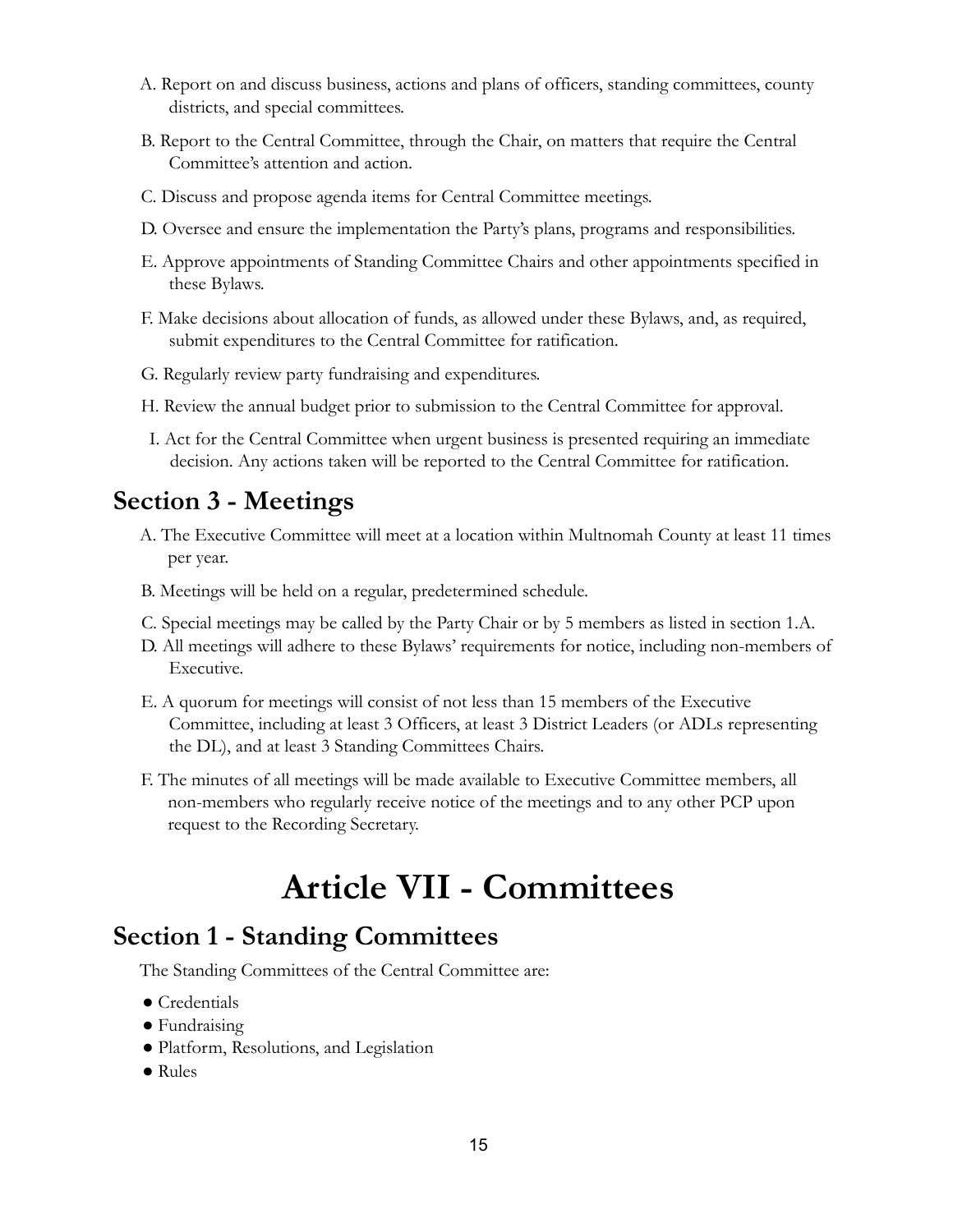### <span id="page-15-0"></span>**Section 2 - Membership of Standing Committees**

- A. The Chair of each Standing Committee other than the Credentials Committee will be proposed by the Party Chair and approved by the Executive Committee. Committee chairs must be a PCP.
- B. Standing committees other than the Credentials Committee will have a minimum of nine PCP members who may be appointed by:
	- 1. District Leaders, one per district or district group
	- 2. the Party Chair, who may appoint three
	- 3. the Committee Chair, who may appoint as many as are deemed an appropriate number for accomplishing Committee tasks.
- C. The Credentials Committee will be composed of the 2<sup>nd</sup> Vice Chair, who chairs the committee, all currently-serving First Assistant District Leaders, and up to 6 additional members appointed by the 2<sup>nd</sup> Vice Chair.
- D. Committee Chairs will maintain a current list of committee members and submit updates to the Recording Secretary.
- E. Committee members who need to reapply for appointment as PCPs may continue to serve on a committee while that process is completed.
- F. The duration of each committee member's appointment shall be two years. No person shall serve as a member of a committee beyond this time without being re-appointed.

### <span id="page-15-1"></span>**Section 3 - Duties of All Committees**

- A. Financial Responsibilities
	- 1. Committees that are entrusted with Party funds will exercise responsible fiduciary oversight of those funds and their expenditure.
	- 2. Committees will follow all party rules and federal, state, and local laws regarding political contributions and expenditures.
	- 3. Committees that receive or spend funds of any kind, from any source, will report receipts and expenditures to the Treasurer on a timely basis. Reports will include all receipts and other applicable documents.
- B. Coordination
	- 1. Committee chairs will work with District Leaders to ensure full PCP membership on standing committees.
	- 2. All Committees will hold meetings at which members participate in planning and implementing the committee's duties.
	- 3. Committees will coordinate with officers, District Leaders, and other committees when working on related activities.

### <span id="page-15-2"></span>**Section 4 - Duties of Specific Standing Committees**

A. The **Budget and Finance Committee** will: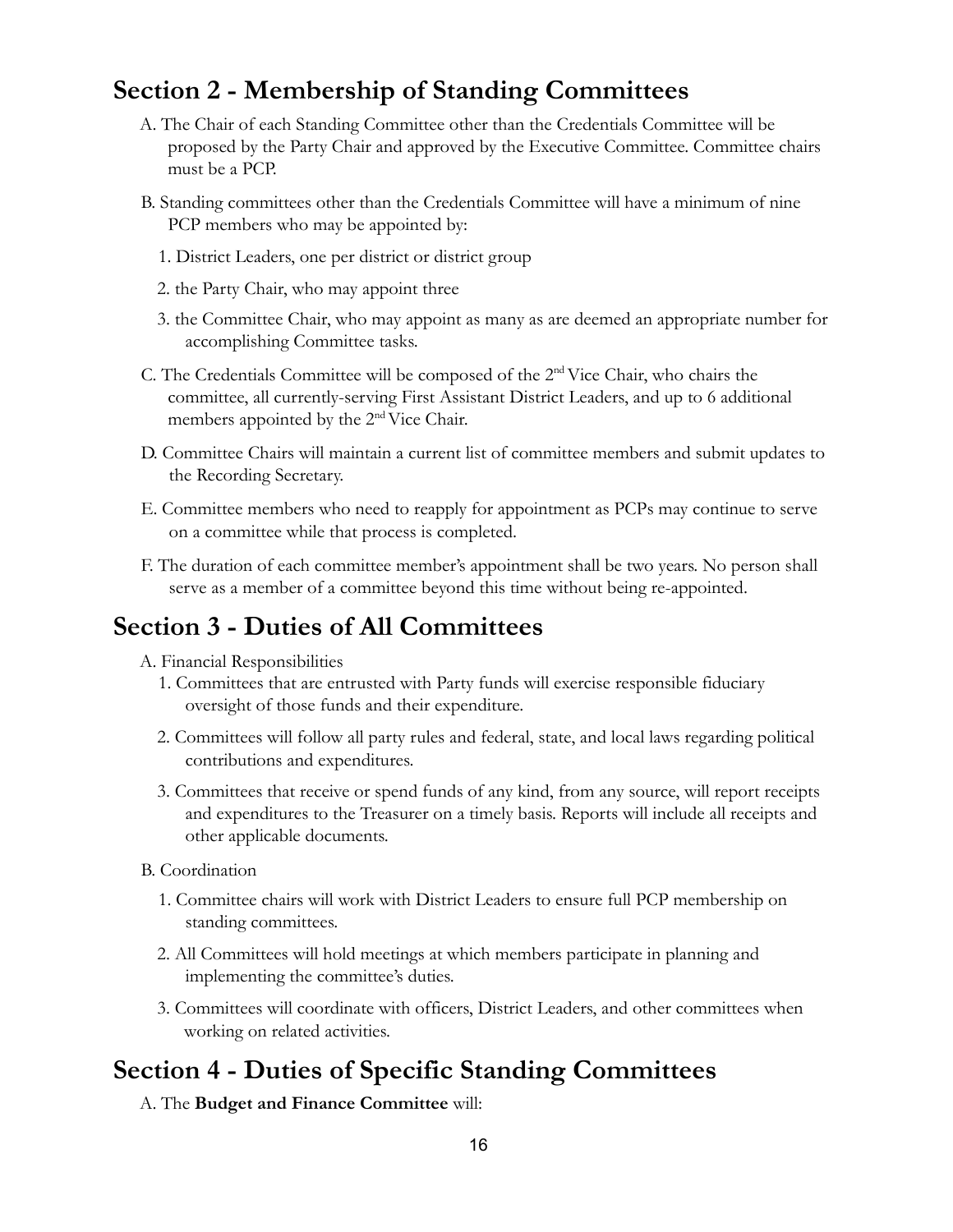- 1. Prepare and submit a proposed budget to the Executive Committee by July 15th after soliciting input from standing and special committees;
- 2. Submit the budget to the Central Committee for approval within 60 days of approval by the Executive Committee;
- 3. Create a multi-year budget plan for the Party;
- 4. Annually, in conjunction with the Fundraising Committee, prepare a plan for raising the revenue to finance the activities called for in each current or proposed budget.

#### B. The **Campaign and Candidate Liaison Committee** will:

- 1. Recruit, train, and support candidates for partisan and nonpartisan offices, including appointed positions affecting the County and its residents;
- 2. Coordinate campaign activities with House Districts;
- 3. Submit proposals to the Executive Committee for allocating campaign resources after consulting with campaign organizations, Democratic nominees and office holders;
- 4. Coordinate with and provide support to Democratic candidate and ballot measure campaigns;
- 5. Organize candidate forums in conjunction with appropriate partners and district leaders;
- 6. Organize an Endorsement Task Force, when needed, to research and make recommendations to the Central Committee on pending initiative petitions and ballot measures. The Endorsement Task Force will recommend to endorse, oppose, or take no position on ballot measures;
- 7. Coordinate with the Communications Officer to make candidate information, including candidate support for the Party's Platform and Resolutions, available to voters.

#### C. The **Community Action Committee** will:

1. Recommend events that advance the mission and purposes of the Party. Coordinate volunteers and materials for approved events within the county;

- 2. Assist District Leaders and PCPs with local events;
- 3. Assist in maintaining a calendar of events of interest to Democrats;
- 4. Reach out to individuals, communities, and organizations that may share interests and goals with the Party;
- 5. Assist the Party and other Democratic Party entities on party events held within the county.

#### D. The **Credentials Committee** will:

- 1. Determine and certify the eligibility of attendees to vote at meetings;
- 2. Prepare, distribute and tally ballots for any election of candidates conducted at any Party meeting, including the Party's Organization Meeting;
- 3. Conduct balloting for votes on endorsement of Ballot Measures and Initiatives;
- 4. Tally votes when required on Resolutions, Amendments and Motions.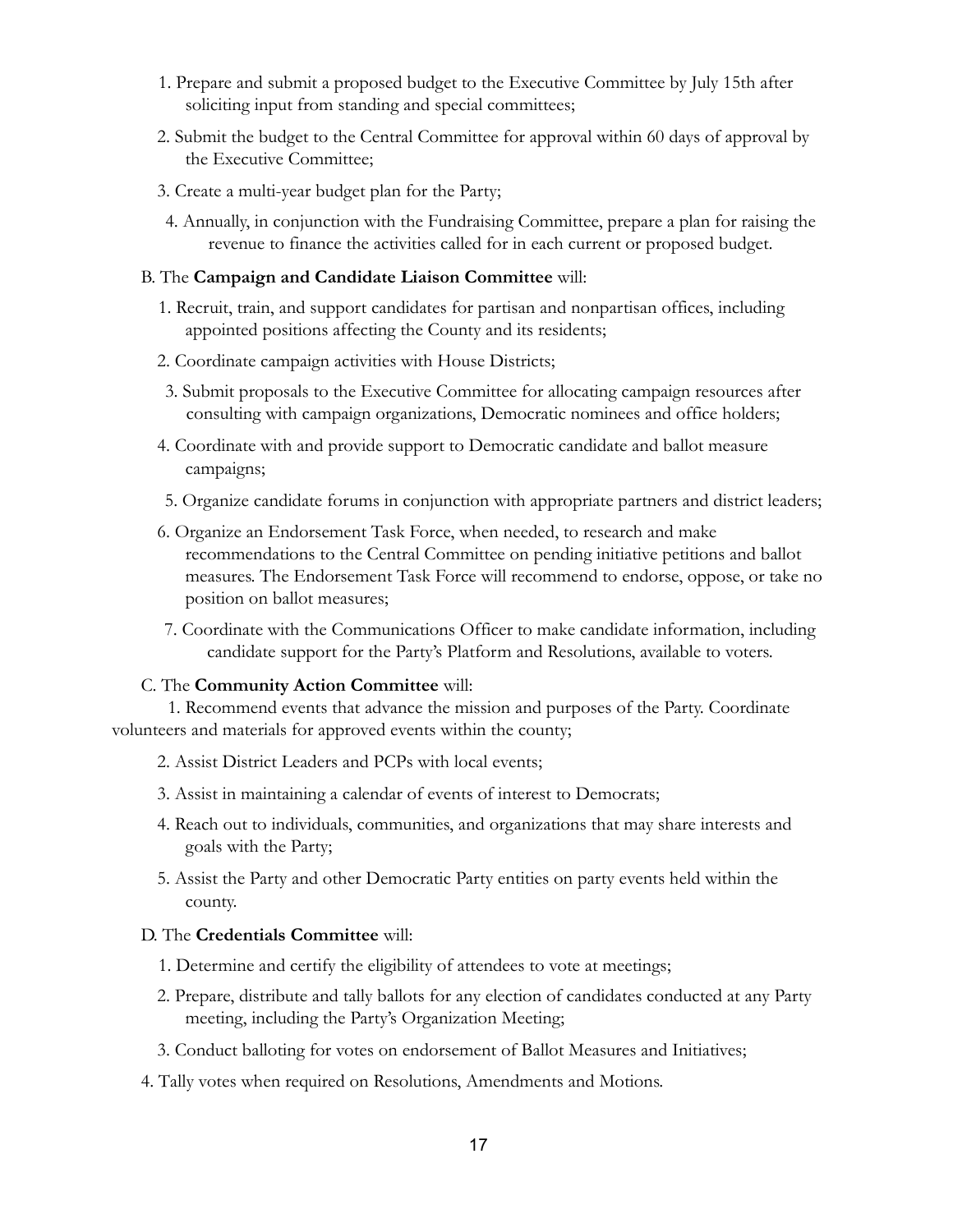#### E. The **Fundraising Committee** will:

- 1. Develop a fundraising plan, in conjunction with the annual budget planning process, that will, at a minimum, provide for the expenditures in the budget;
- 2. Determine the annual capacity for Party fundraising events so that fundraising opportunities may be pursued throughout the year, including a major fundraising event in honor of Dick Celsi;
- 3. Provide primary leadership and oversight of Party fundraising events and programs;
- 4. Develop and utilize all tools available to fulfill fundraising goals;
- 5. Assist House Districts, Party committees, and Party members in organizing local fundraising events;
- 6. Develop and operate programs to ensure communication with current and potential donors;
- 7. Maintain a database of Party donors past, present, and potential;
- 8. Assist the Party officers, committee chairs, and District Leaders in making personal contacts for fundraising purposes;
- 9. Develop and maintain the donors program, including donor recognition.

#### G. The **Platform**, **Resolutions and Legislation** Committee will:

- 1. Plan and host the biennial county platform convention;
- 2. Submit a proposed platform of Planks and Legislative Action Items for the County platform convention;
- 3. Draft, review, make recommendations, and report on Resolutions to be considered by the Central Committee, as per Article IX of these Bylaws.
- 4. Monitor and review proposed local, state and federal legislation, including ballot measures; and, in conjunction with the Campaign and Candidate Liaison Committee, propose appropriate actions.
- 5. Work with elected Democrats to coordinate and encourage support for and implementation of the Party's Platform Planks, Legislative Action Items, and Resolutions.
- H. The **Rules Committee** will:
	- 1. Review the Bylaws and Standing Rules on a regular basis and draft amendments as needed;
	- 2. Review, make recommendations, and report to the Central Committee on proposed amendments to the Bylaws and Standing Rules;
	- 3. The Rules Chair shall provide interpretation, in consultation with the committee, on matters concerning the Bylaws, when called upon by the Party Chair.

### <span id="page-17-0"></span>**Section 5 - Special Committees**

A. Special Committees can be created at any time by the Party Chair, Executive Committee or Central Committee to fulfill a need or purpose that is not covered by any Standing Committee. Whoever creates a Special Committee will give a name to the committee and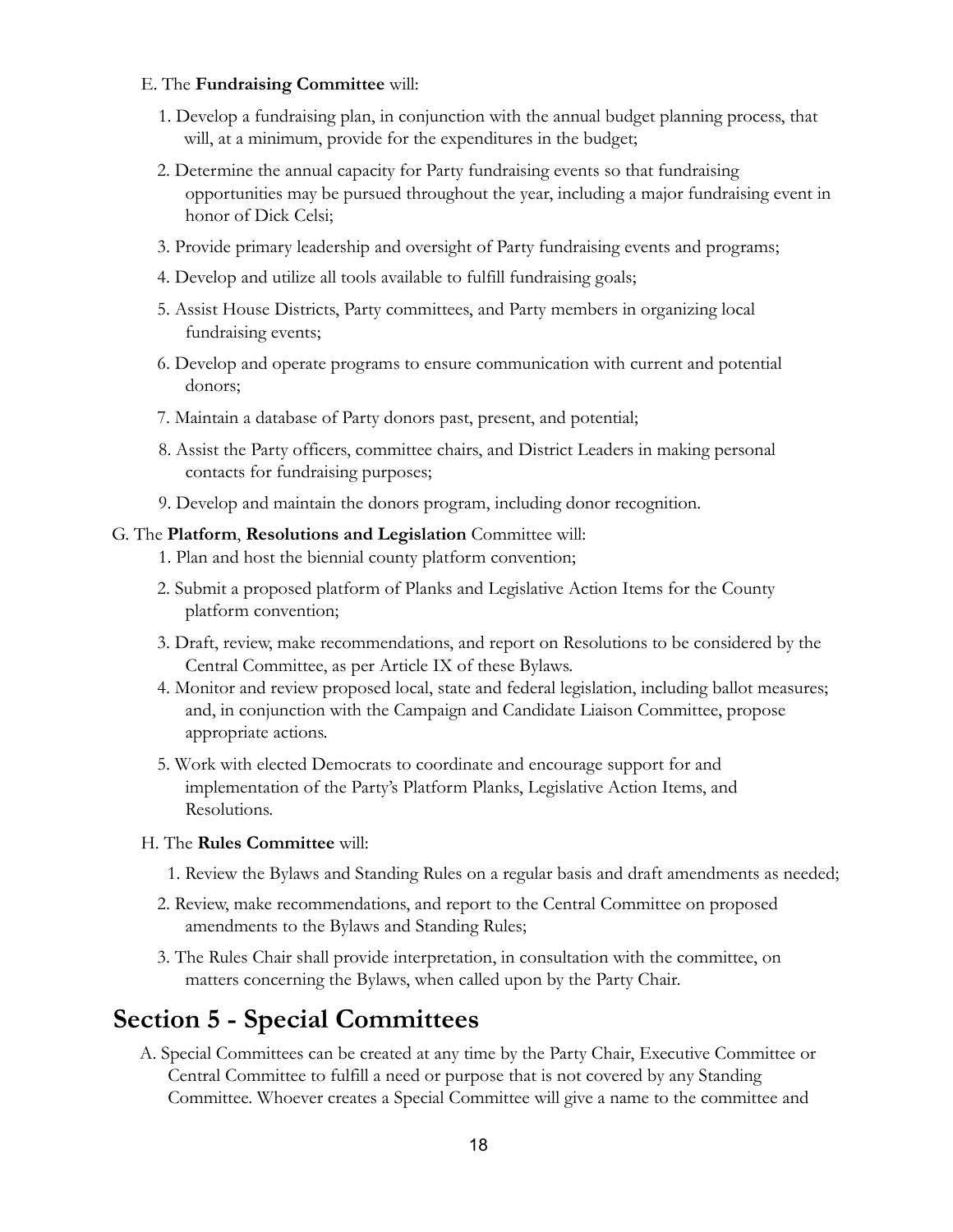name the Chair and initial members. The Special Committee Chair may add more members as needed.

- B. Special Committees will be disbanded after they deliver a final report on their work.
- C. Special Committees must be re-approved by their founding body on an annual basis.
- D. Special Committees may vote to remove members for non-participation.
- <span id="page-18-0"></span>E. Current Special Committees, chairs and members, and their purposes will be posted on the Party website.

## **Article VIII - Delegations to the State Central Committee and Congressional District Committees**

### <span id="page-18-1"></span>**Section 1 - State Central Committee Delegation**

- A. The Multnomah County Delegation to the State Central Committee (SCC) will be made up of Delegates and Alternates elected by the Central Committee.
- B. The Party Chair and 1st Vice Chair are automatic delegates to the SCC.
- C. A full delegation will be elected at the Organization meeting.

### <span id="page-18-2"></span>**Section 2 - Congressional District Committee Delegations**

- A. The Multnomah County Delegation to each Congressional District (CD) Committee will be made up of Delegates and Alternates elected by a caucus of PCPs who reside in that Congressional District.
- B. Full delegations will be elected at the Organization meeting.

### <span id="page-18-3"></span>**Section 3 - Delegation Sizes**

The SCC and CD Caucuses will elect the number of Delegates and Alternates prescribed by the Democratic Party of Oregon (DPO). The delegations will be apportioned as required by DPO rules for diversity and inclusion.

### <span id="page-18-4"></span>**Section 4 - Election of Delegation Chairs**

Each delegation of Delegates and Alternates will meet within 15 days of election to elect a Delegation Chair. The Delegation Chair whose term is expiring will call this meeting. If the retiring Delegation Chair fails to call the meeting, the Party Chair or 1st Vice-Chair will do so.

### <span id="page-18-5"></span>**Section 5 - Duties of Delegation Chair**

A. Organize the delegation to ensure sufficient delegates to constitute a full voting delegation.

- B. Keep attendance records.
- C. Attend Executive Committee meetings when needed to report on the committee's activities.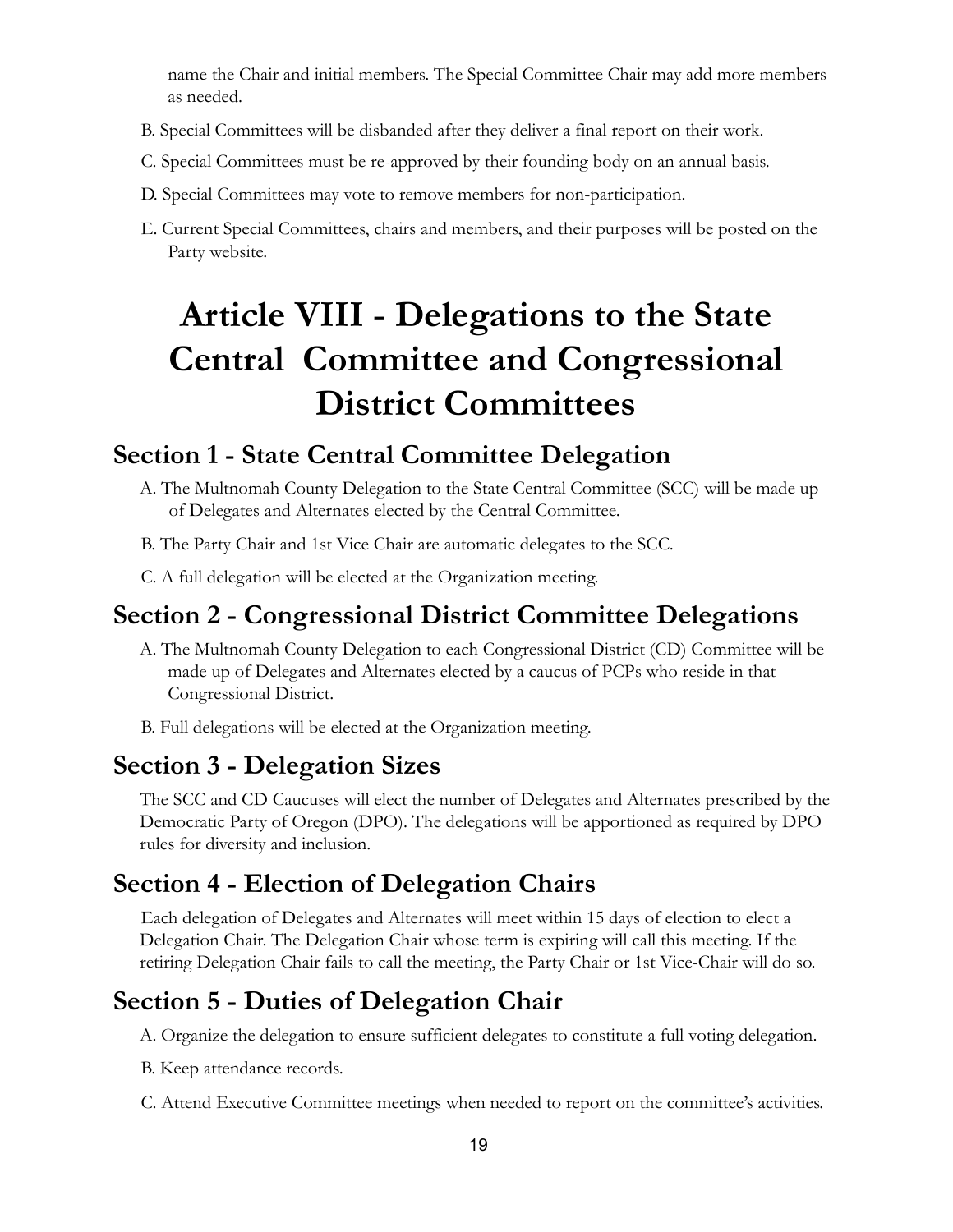### <span id="page-19-0"></span>**Section 6 - Duties of Delegates**

A. Attend meetings of their respective committees;

B. Inform the Delegation Chair whether or not they will attend a committee meeting.

### <span id="page-19-1"></span>**Section 7 - Service by Alternates**

A. Alternates will be ranked according to the number of votes they received in their election.

B. At any meeting of the SCC or CD Committee where all Delegates are not present, Alternates in attendance will be seated as Delegates according to their ranking, provided that, if possible, the Alternate filling in will be of the same gender as the absent Delegate.

C. Whenever a Delegate resigns or is removed, the Alternate with the highest ranking will move up to fill the vacancy and will serve for the rest of the term.

D. If an Alternate moves up to fill a vacancy, a new Alternate will be elected to the bottom of the Alternate list. The Central Committee or CD Caucus will vote for new Alternates at the first regular meeting more than 10 days after the vacancy occurs. If there is more than one candidate, voting will be by written ballot. If more than one vacancy is being filled, the vote will determine the rank order of the new Alternates.

### <span id="page-19-2"></span>**Section 8 - Removal of Delegation Members**

Delegates will be removed from their position when:

- A. Absent for three successive meetings of the Committee;
- B. No longer a resident of the Congressional District as the result of redistricting after the decennial Federal Census, on the effective date of the redistricting;
- C. Removed by a vote of the body that elected them.

### <span id="page-19-3"></span>**Section 9 - Removal of Delegation Chair**

<span id="page-19-4"></span>Delegation Chairs may be removed from their Chair position by a vote of their delegation.

## **Article IX - Resolutions**

### <span id="page-19-5"></span>**Section 1 - Definition**

A Resolution supports or opposes a concept, proposed or existing legislation, ballot initiative or petition, or a government policy which affects or might affect the citizens of Multnomah County.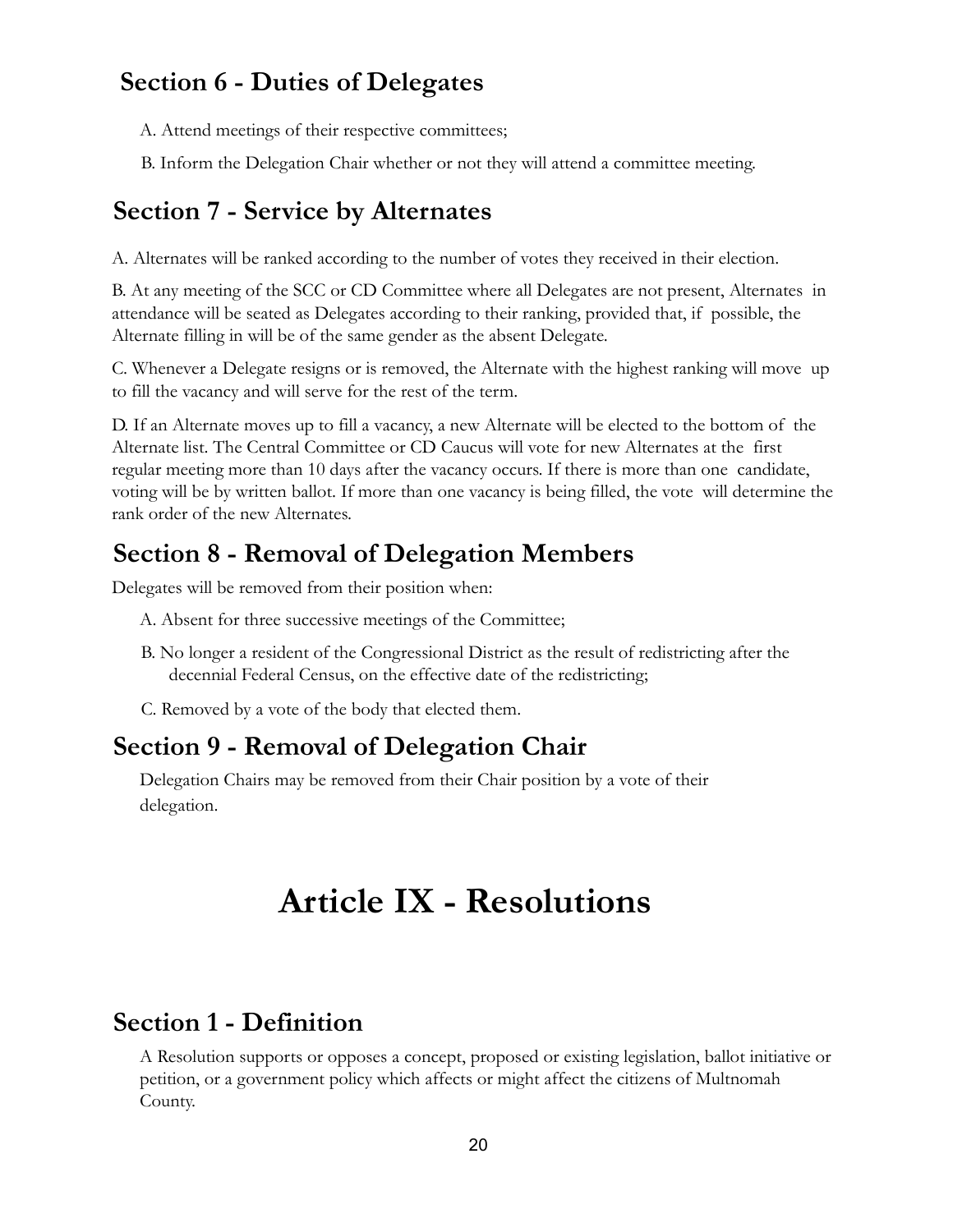## <span id="page-20-0"></span>**Section 2 - Bringing a Resolution to the Central Committee for a vote**

- A. A Resolution may be proposed by the Platform, Resolution, Legislation Committee (PRLC) or by 5 PCPs.
- B. Proponents of resolutions will include a substantive action plan in support of the resolution.
- C. A Resolution proposed by PCPs will be submitted to the PRLC for assistance with formatting and for PRLC to review, make recommendations, and report on resolutions.
- D. If the timing of a PRLC meeting does not coincide with the need to present the Resolution to the Central Committee before relevant legislation is considered, then the submission of the PCP Resolution can be made instead to the PRLC Chair, for assistance with formatting.
- E. PCP proposers may present their resolutions to the Central Committee regardless of PRLC actions. PCPs must notify the Admin Committee and PRLC 10 days before the CC meeting if they wish to proceed without PRLC approval.
- F. All proposed resolutions to be considered by the Central Committee must be posted on the Party website and a notice with a link to them sent to all PCPs via email at least 6 days prior to the meeting.
- G. Resolutions submitted with proper notice are adopted by majority vote.
- H. Without 6-days notice, a Resolution presented at a Central Committee meeting is adopted by a 4/5 vote.

### <span id="page-20-1"></span>**Section 3 - Eligibility to Debate Resolutions**

- A. The proposers of the Resolution may invite any experts on the topic to participate.
- <span id="page-20-2"></span>B. Non-PCPs may request permission to participate, at the discretion of the Party Chair or by majority vote of the Central Committee.

## **Article X - Amendment of Bylaws**

- A. These bylaws may be amended at any regular meeting of the Central Committee by a 2/3 vote, provided that the amendment has been submitted in writing at the previous regular meeting. The full text of the amendment must be included in the notice of the meeting.
- <span id="page-20-3"></span>B. These bylaws may be amended at the organization meeting of the Central Committee by majority vote, provided that the full text of the amendment was included in all notices given of the meeting.

## **Article XI - General Provisions**

### <span id="page-20-4"></span>**Section 1 - Notice**

A. Notice under these Bylaws, means the timely dissemination of information about a meeting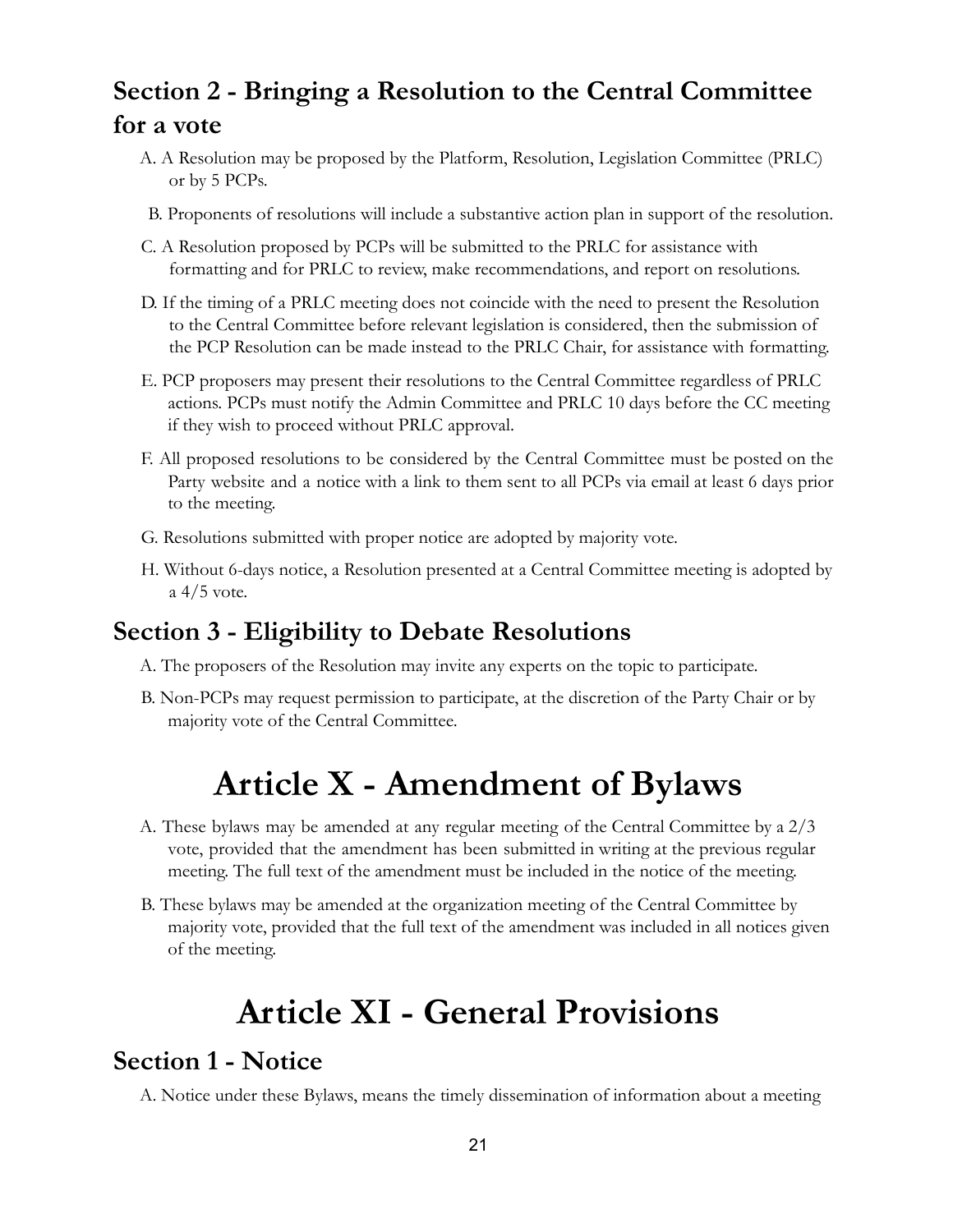date, time and place, and shall include any matter or election to be acted upon at said meeting.

- B. Notice may be made in the following ways:
- C. Email
- D. First-class mail
- E. Oral notice, in person or by telephone
- F. Written notice distributed at a meeting
- G. Notice will include non-PCP members of the Central Committee.

### <span id="page-21-0"></span>**Section 2 - Quorum**

- A. Quorum at Central Committee meetings, Organization Meeting and Platform Convention is those present who are qualified to vote.
- B. Unless otherwise specified, quorum is a majority of the members of a committee.

### <span id="page-21-1"></span>**Section 3 - Proxy Voting**

No proxy voting is allowed at any meeting of the Central Committee or other bodies of the Party created by these Bylaws. (ORS 248.045)

### <span id="page-21-2"></span>**Section 4 - Recording at Meetings**

A. Video and sound recordings of the business portion of all meetings may not be published.

B. Exceptions to this prohibition may be made with written permission of either the Communications Officer or a majority vote of PCPs at a meeting of the relevant body.

### <span id="page-21-3"></span>**Section 5 - Data Resources**

- A. All personal contact information collected by the Party will be used for Party business only.
- B. Authorized uses of data resources include Party business, support of endorsed campaigns and nominated Democratic candidates, organizing for Party building, notifications of official Party events, and as part of coordinated Democratic campaigns.
- C. Any form, email, or other means of collecting or sharing personal contact information will be accompanied with a notice stating the following: "This personal contact information is for official business of the Multnomah County Democrats. It may not be used for any other purposes."
- D. Access to the voter file maintained by the State Central Committee, and any data resource compiled and maintained under County Party auspices, will be limited to the following persons:
	- 1. Members of the Executive Committee.
	- 2. Persons authorized by the Administration or the Executive Committee.
- E. Authorized users of Party data resources must agree in writing to terms of use, including the duty to keep confidential information that is proprietary or provided to the Party for Party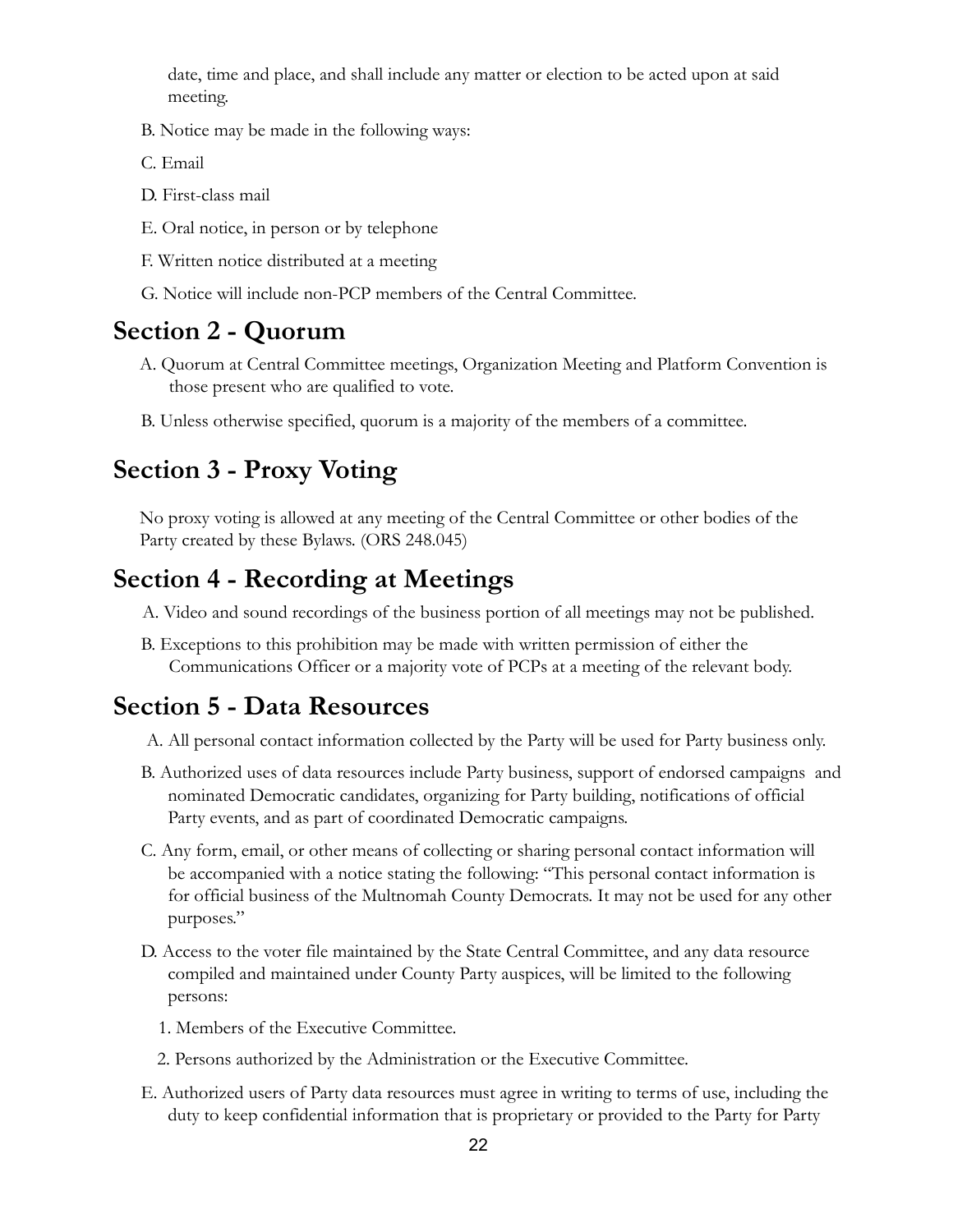use.

F. Unauthorized use of Party data resources, including the Voter File and other confidential or proprietary resource information, will result in immediate cancellation of access to such resources until reviewed by the Executive Committee, which will decide if the affected user will retain access to the resources.

### <span id="page-22-0"></span>**Section 6 - Archives**

A. All official Party records will be archived electronically.

- 1. No personal contact info or sensitive information will be archived. When this information is part of a larger record, that information may be redacted to protect privacy.
- 2. Financial transactions will be recorded and reported appropriately by the Treasurer. Only the normal Treasurer's reports need to be archived.
- B. The Recording Secretary has primary responsibility for the Party's archives.
- C. Access to the archives is open to PCPs by request unless restricted by law, the Bylaws, or other Party policy, including DPO and DNC rules.

## <span id="page-22-1"></span>**Section 7 - Voting procedures**

If not specified within a specific article of these Bylaws, procedures for conducting a vote on any matter before the Central Committee, District Group or Groups, or other entity of the Party, shall be conducted in the following manner:

- A. Secret ballots will be used for electing persons to any office or position when there are multiple candidates.
- B. Credentialing will be done prior to any vote.
- C. The outcome of elections for DLs and ADLs will be reported to the Recording Secretary and announced on the Party website.
- D. During the count of paper ballots, representatives of candidates or sides of a motion will have full access to observe the counting process.
- E. When documents, such as Resolutions and Bylaws Amendments, are presented to Central Committee for a vote, any Motions to Amend must be submitted in writing to the Recording Secretary.

### <span id="page-22-2"></span>**Section 8 - Parliamentary Authority**

The rules contained in the current edition of Robert's Rules of Order Newly Revised (RONR) will govern this organization in all cases to which they are applicable and in which they are not inconsistent with these Bylaws, statute and any special rules of order that the Central Committee may adopt.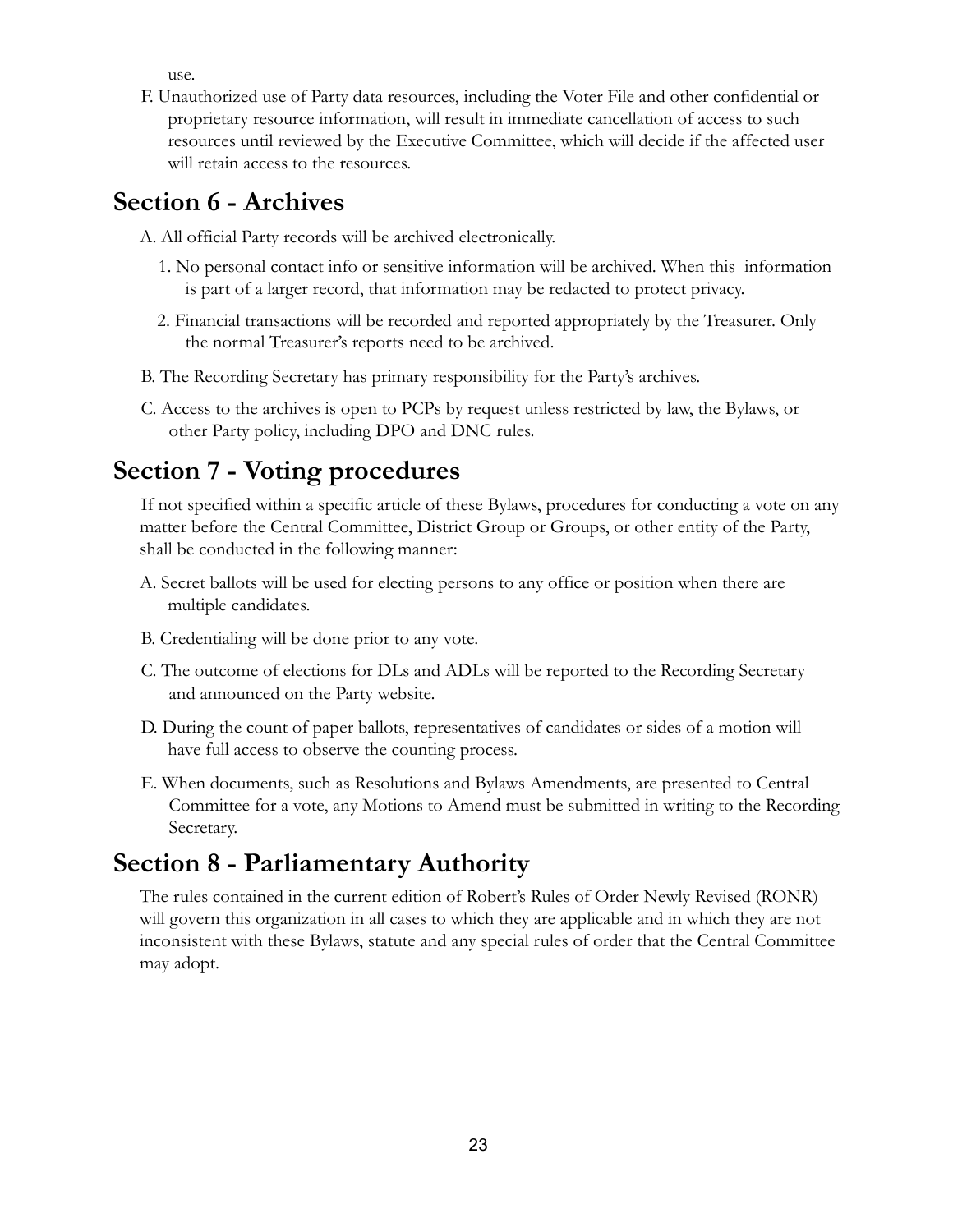## <span id="page-23-0"></span>**Article XII - Candidate Support and Ballot Measure Endorsements**

### <span id="page-23-1"></span>**Section 1 - Candidate Support**

- A. Democrats who win their Primary in a partisan election are the Democratic Party nominees and will appear on literature listing Democratic nominees, such as a Multnomah Democrats slate card.
- B. No endorsements of any candidates will be made by the Multnomah County Democratic Party.
- C. Democratic candidates in both partisan and non-partisan elections who have no Democratic opponent may receive support from the county party, such as financial contributions, campaign literature, and recruitment and organizing of campaign volunteers.
- D. Support will be proposed by the Executive Committee and presented to the Central Committee for ratification.
- E. PCPs who support a Democratic candidate may use Party facilities for campaign work for that candidate.
- F. Candidates in partisan and non-partisan elections who align with the Party's Platform and Resolutions may receive public recognition of their positions, which may be assessed through Candidate Forums, questionnaires and interviews.

### <span id="page-23-2"></span>**Section 2 – Ballot Measure Endorsements**

- A. Any ballot measure that will be on the ballot in the coming election will be eligible for endorsement or opposition by the Central Committee.
- B. The Central Committee will vote to support, oppose or take no position on ballot measures at least 40 days prior to election. The results of this vote will appear on party campaign literature.
- <span id="page-23-3"></span>C. Support of or opposition to a ballot measure requires a two-thirds vote at a Central Committee meeting; otherwise, the result of the vote is "No position taken".

## **Article XIII - Filling Vacancies in Elective Offices**

Role of Multnomah County PCPs in selecting nominees to fill State Representative/Senator vacancies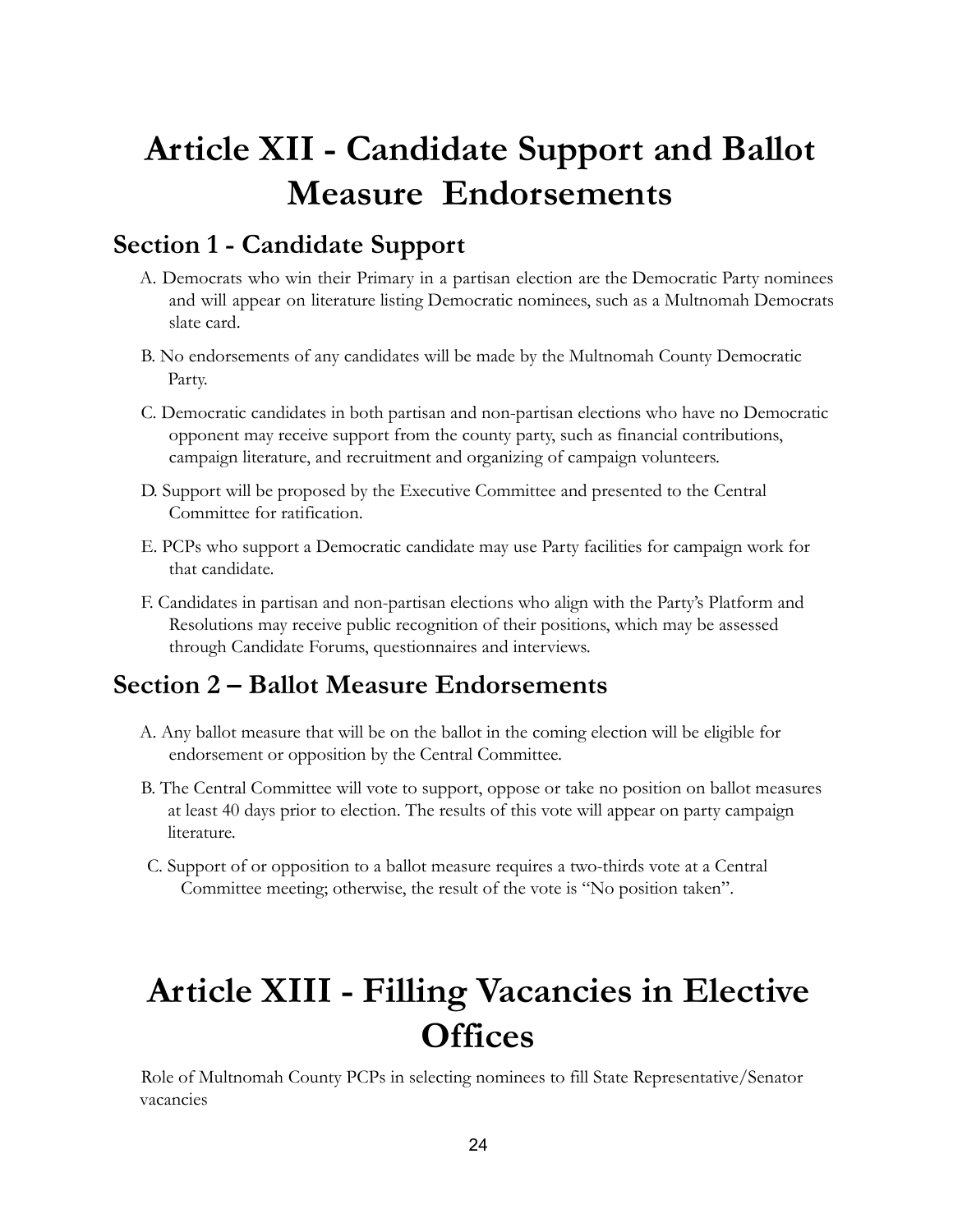- A. When a vacancy occurs in the office of State Representative or Senator, which must be filled for the remainder of the term (ORS 171.051), the PCPs of that district will elect 3-5 nominees for consideration. The County Commissioners will fill the vacancy from among those nominees.
- B. The nominating convention will take place within 20 days of the position being declared vacant, unless otherwise stipulated by ORS 171.051.
- C. The Party Chair will call the time and location of the convention and notice will be sent to all affected PCPs at least 10 days in advance of the convention.
- D. Individuals must file their declaration of nomination and willingness to serve at least 24 hours before the nominating convention in order to appear on the ballot. Candidate nominations may also be made from the floor at the convention and written in on the ballot by the voter, provided that the individual orally declares their willingness to serve.
- E. The Party Chair or designee will conduct the election. The Credentials Committee Chair will supply the current list of all PCPs in the affected district. Credentials Committee members not residing in the affected district will provide credentialing for the convention.
- F. After speeches by candidates, the written vote will take place. The Credentials Committee will tally the votes. Observers are allowed.
- <span id="page-24-0"></span>G. If the affected district includes a county or counties other than Multnomah, the nomination process will be organized and carried out jointly by the affected county parties, in accordance with DPO rules. (ORS 171.051)

## **Article XIV - Conventions**

### <span id="page-24-1"></span>**Section 1 - County Platform Convention**

- A. Timing
	- 1. At a time proposed by the PRLC and approved by the Executive Committee, the Party will conduct a convention, open to all Democrats in the county, to consider and adopt a County Platform.
	- 2. The Convention will be held at least 120 days prior to the Primary election. Notice of the Convention will be sent to PCPs and all others on the Party mailing list at least 30 days prior to the Convention. Notice of the convention will also be posted on the Party website.
- B. Rules and Procedures
	- 1. After consultation with the Chair of the Platform, Resolutions and Legislation Committee, the Rules Committee will prepare rules and procedures to govern the convention.
	- 2. These rules will be distributed to the Central Committee along with notice of the Convention. The rules will also be posted to the website.
	- 3. The Platform Convention will adopt the rules by majority vote.